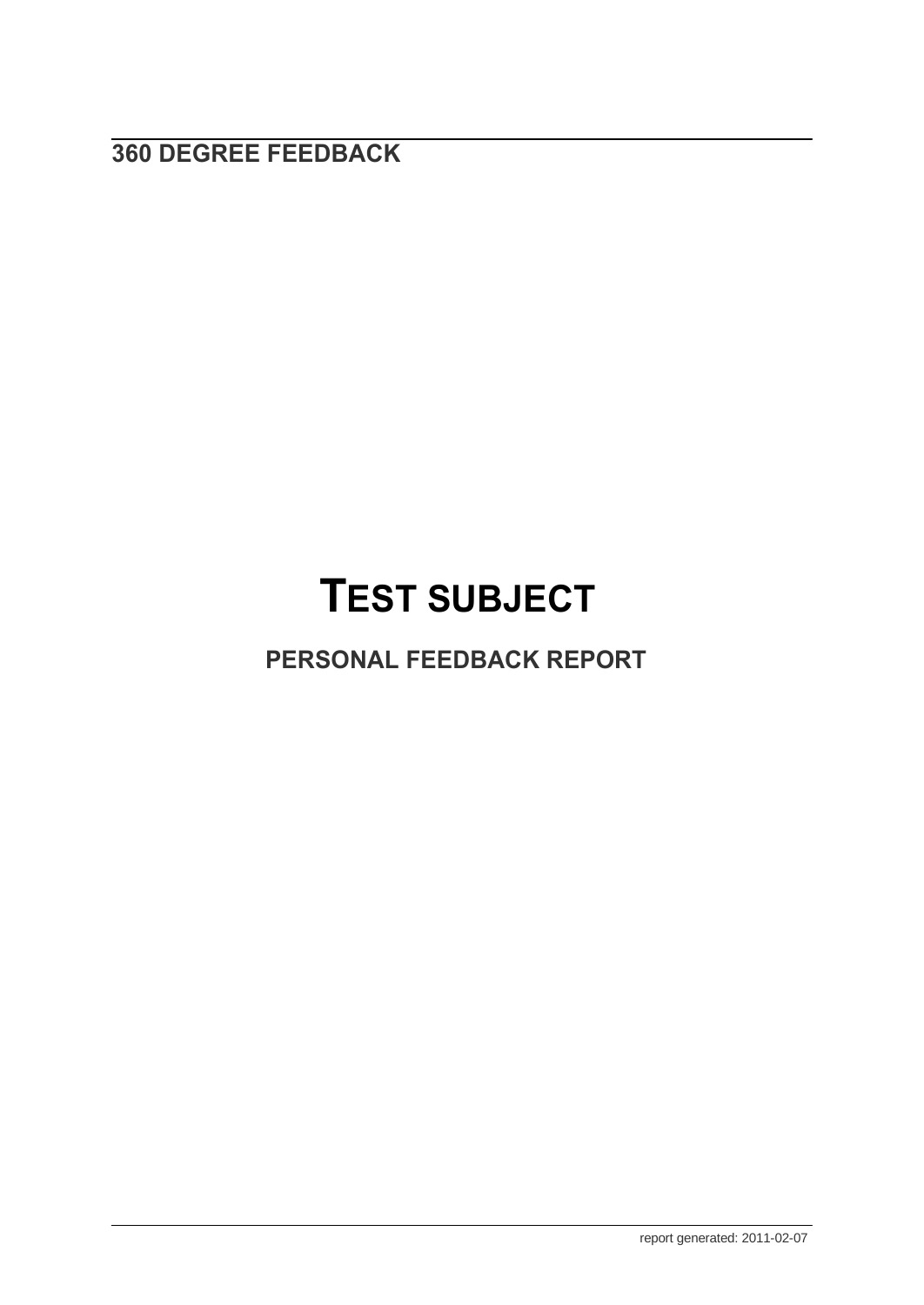# 

### **TABLE OF CONTENTS**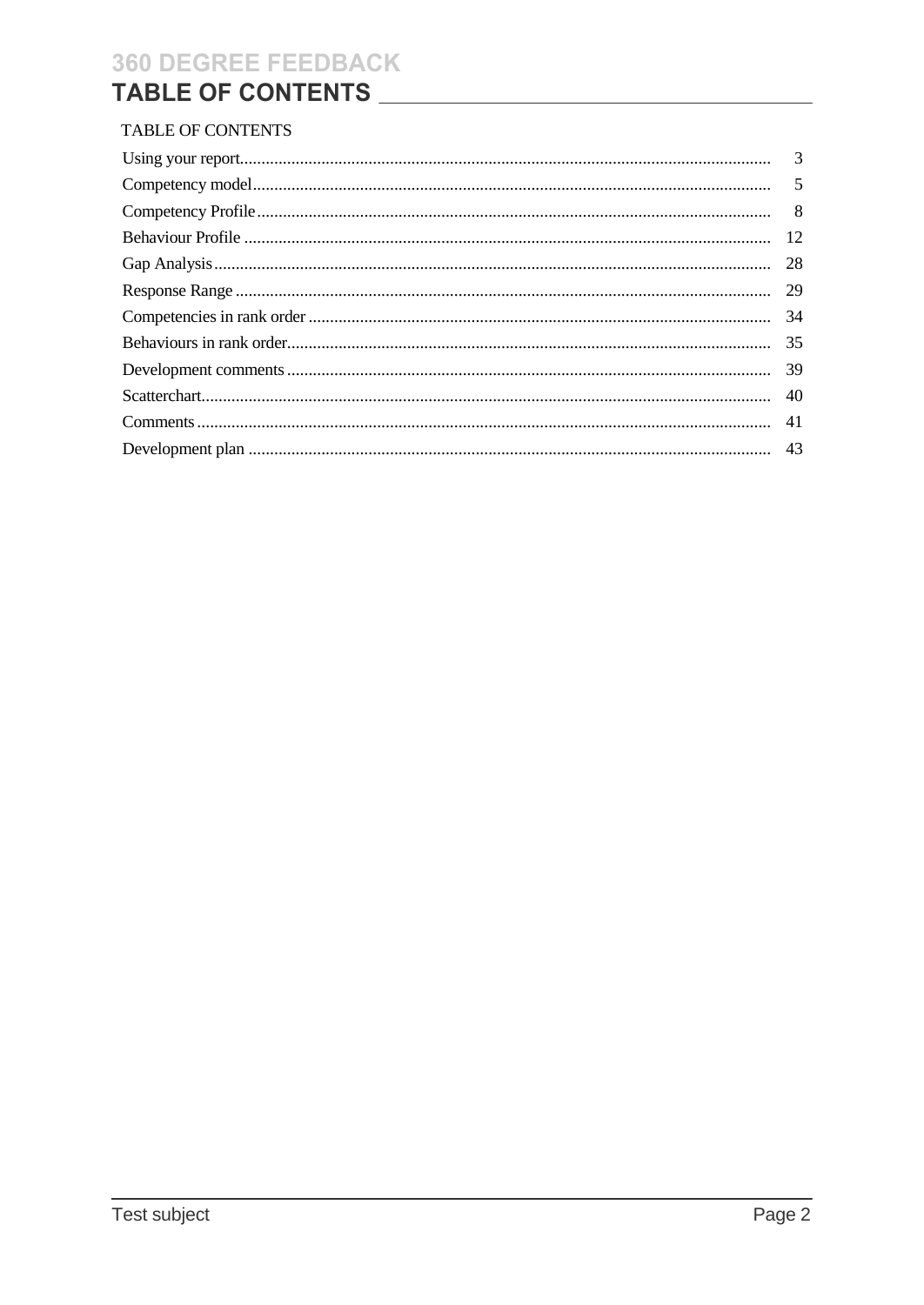## **USING YOUR REPORT**

Your feedback report is based on the questionnaires completed by you and your colleagues. Ratings were elicited on separate statements that together contribute to a group of competency areas. The questionnaire items are individual behaviours and the competencies are headings under which groups of behaviours are clustered. Each statement was rated on a numerical scale and these ratings reflect how you were perceived to demonstrate each of the behaviours by your colleagues (and yourself).

Remember as you look at your report that all of the ratings are based upon perceptions, which tend to be more subjective than objective. Try to interpret the ratings of your colleagues within the context of your work, and the way you may appear to others. Don't try and work out who has said what - this is difficult and misleading.

You will find the following sections in the report. A brief outline is given below, followed by a more detailed description of each of the outputs on the next pages.

#### COMPETENCY MODEL

This section shows the competency model

#### COMPETENCY PROFILE

This consists of bar charts summarising your ratings, broken down by competency. The charts summarise your ratings according to respondent type (self, peer, and so forth). For respondent *groups* the ratings are averaged across that group. Note that any ratings for 'Not Applicable' are simply excluded from the averaging process.

#### BEHAVIOUR PROFILE

This consists of bar charts summarising your ratings, broken down by behaviour. The charts summarise your ratings according to respondent type (self, peer, and so forth). For respondent groups the ratings are averaged across that group. Note that any ratings for 'Not Applicable' are simply excluded from the averaging process.

#### GAP ANALYSIS

This set of tables allows you to compare your own ratings with those of other respondents. The report shows for each statement the difference between your self rating and each of the respondent groups' rating. A positive gap means that others have rated the statement higher than your self rating. A negative gap indicates that others have rated the statement lower than your self rating. The table displays rank orders of your greatest *blind spots* (biggest negative gaps) and your greatest *unrecognised strengths* (biggest positive gaps).

#### RESPONSE RANGE

This will tell you what ratings you got from each of your respondents, but without naming them. The distribution of ratings is given only in terms of respondent type.

#### COMPETENCIES IN RANK ORDER

This section shows all of the competencies you requested feedback on, arranged in order of the average of others' ratings.

#### BEHAVIOURS IN RANK ORDER

This section shows all of the behaviours you requested feedback on, arranged in order of the average of others' ratings.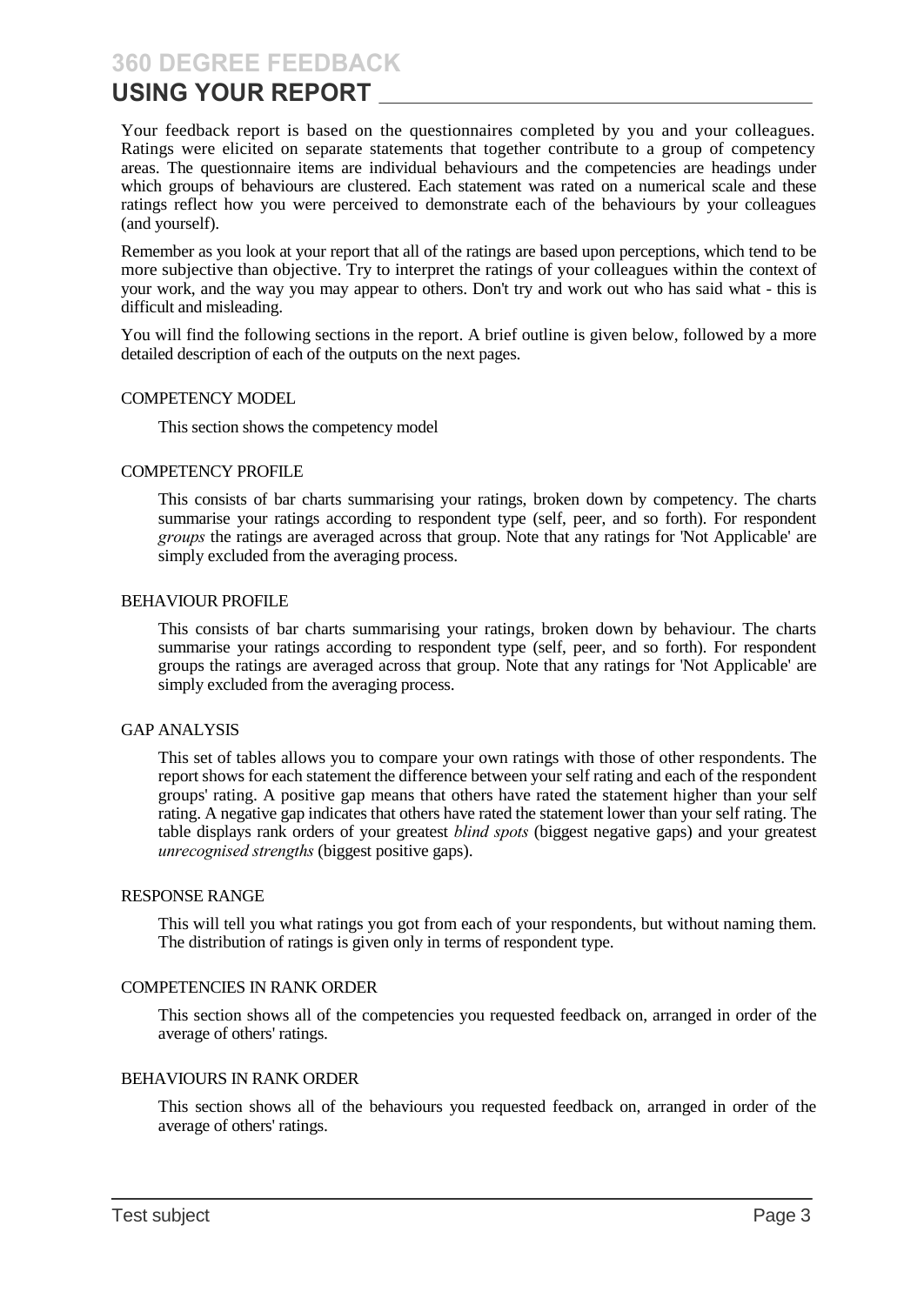# USING YOUR REPORT **\_\_\_\_\_\_**

#### DEVELOPMENT COMMENTS

This section shows feedback from raters on specific behaviours.

#### SCATTERCHART

Showing the correlations between your own ratings for each competency and the ratings from all others.

### **COMMENTS**

This section shows the comments your respondents have made.

#### DEVELOPMENT PLAN

This section is for your personal development plan.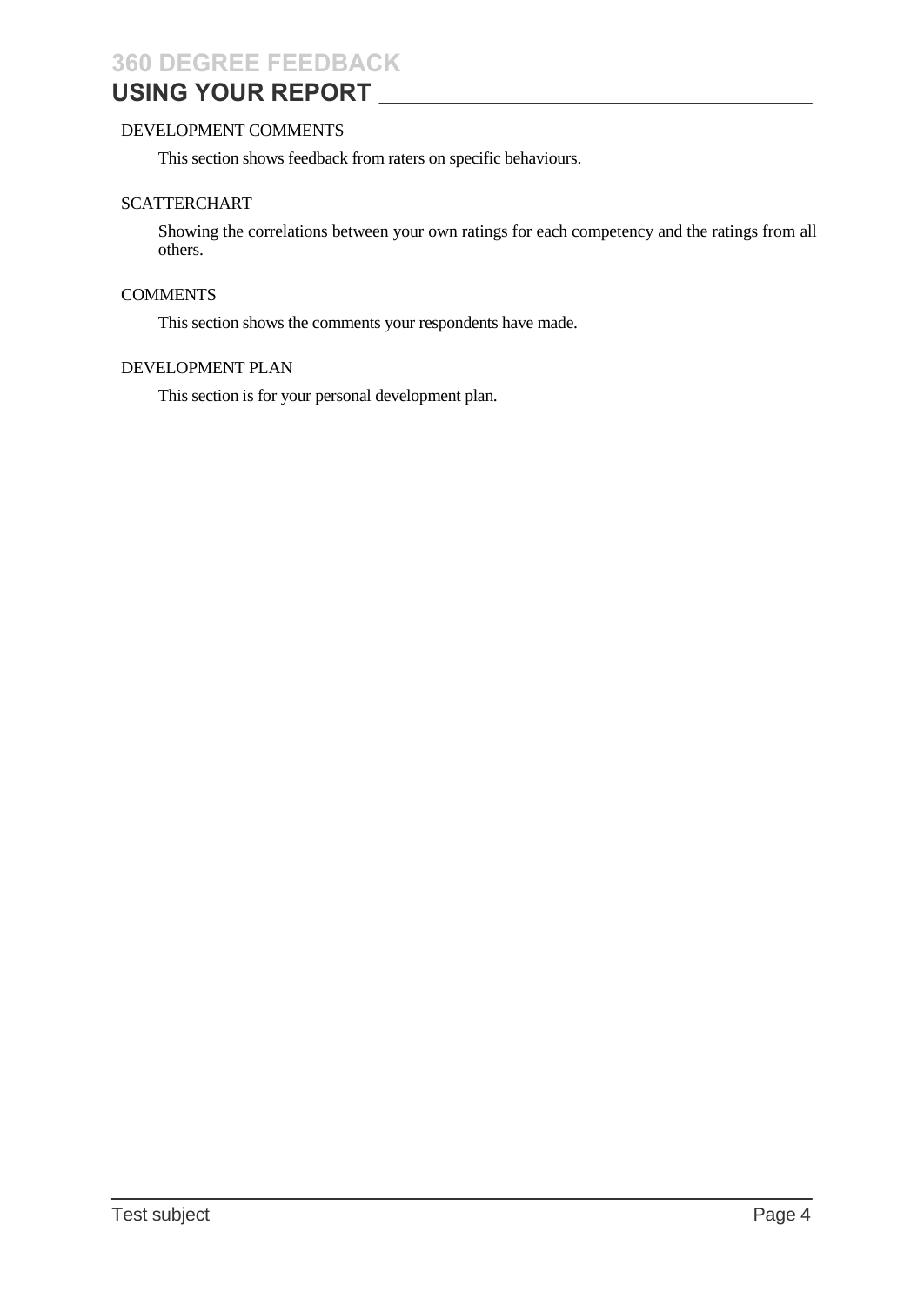## **COMPETENCY MODEL**

#### COMPETENCY MODEL

This section shows the competency model that this feedback is based on.

#### *Commercial Awareness*

- Recognises financial and marketing implications of decisions and actions
- Alert to business opportunities
- Gathers and uses economic, market and financial information as part of decision making
- Actively seeks to understand competitors' actions
- Assesses and evaluates own work in commercial terms

#### *Professionalism*

- Has a high level of technical expertise and experience relevant to the job
- Concerned with maintaining and updating own technical knowledge
- Maintains wide networks with other experts and suppliers in own field
- Applies technical expertise to enhance job performance
- Commands respect and credibility as a practitioner in own field

#### *Strategic Perspective*

- Displays an integrated overview of the total business and how it operates
- Defines a clear long-term vision of the future
- Accurately identifies opportunities and threats
- Establishes courses of action to allocate resources and accomplish long-term goals
- Tackles day to day issues in the context of a broad strategic framework

#### *Commitment to Quality*

- Always seeks to improve personal and team performance
- Encourages a sense of standards in others
- Known not to compromise on standards
- Puts in care and effort needed to do a first-rate job
- Evaluates work against standards and makes changes to improve quality

#### *Influencing*

- Wins the co-operation of others to get things done
- Develops and uses a wide range of contacts to achieve goals
- Uses interpersonal styles and methods to guide others towards goal achievement
- Modifies behaviour according to the situation
- Gains acceptance of ideas and plans from others

#### *Leadership*

- Establishes challenging goals with others and gives feedback and recognition
- Creates a motivating environment to achieve goals
- Active in developing others, including appropriate delegation of responsibilities
- Gets the best out of individuals and teams
- Creates a viable strategy for own area and secures the commitment of their team

#### *Teamwork*

- Committed to team goals and works hard to maintain the team
- Has a cooperative approach
- Is sensitive to, and recognises, the needs and feelings of others
- Solicits input from others and involves people in issues that may affect them
- Able to work in a fluid matrix by accepting frequent changes in leadership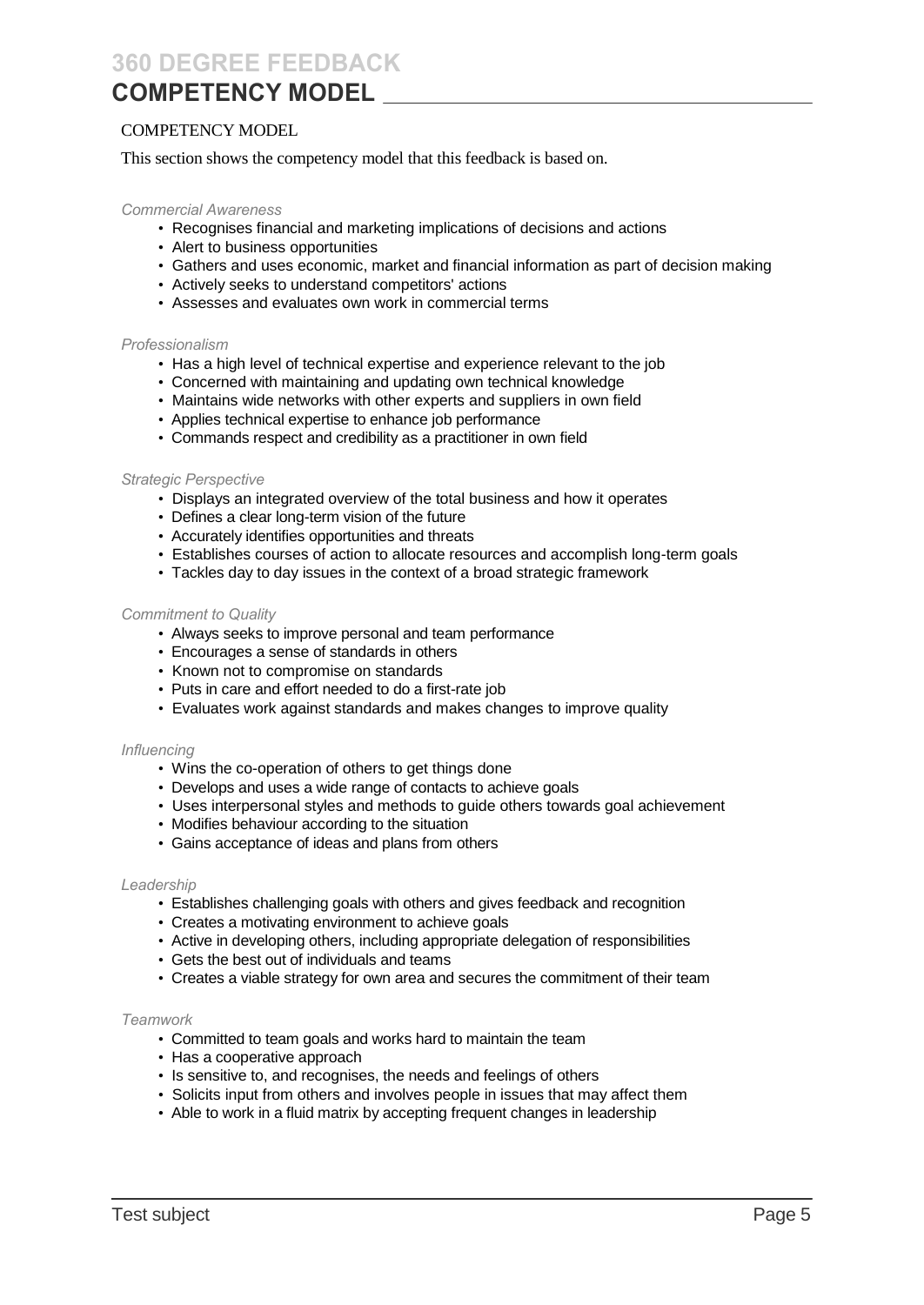## **COMPETENCY MODEL**

#### *Communication*

- Rapidly and accurately assesses people and situations and responds accordingly
- Gets the message across clearly and unambiguously, both verbally and in writing
- Uses formal presentation skills effectively
- Creates the appropriate impact to enhance the message
- Chooses a method of communication best suited to the task

#### *Analysing*

- Perceives patterns or inconsistencies in large amounts of data
- Draws appropriate conclusions from information provided
- Can identify the core of a problem
- Makes judgements which are rational rather than based on subjective opinion
- Pieces together information from a variety of sources to understand and interpret situations

#### *Decision Making*

- Objectively evaluates possible options
- Selects the best way forward confidently and commits appropriate resources
- Acts promptly to clear up problems without undue recourse to higher authority
- Makes unpopular decisions with confidence, after thoroughly considering the consequences
- Easily explains and justifies decisions

#### *Planning and Organising*

- Sets effective priorities and measurable targets
- Schedules work, allocates responsibilities and resources
- Regularly monitors and reviews progress
- Identifies priorities
- Develops effective procedures within own area of responsibility

#### *Creativity and Innovation*

- Generates novel solutions
- Integrates new and old ideas to establish strategies for change
- Actively seeks better ways of doing things and improving business performance
- Produces a wide range of ideas in response to problems or opportunities
- Prepared to experiment and take calculated risks

#### *Achievement Motivation*

- Concerned to make things happen to get meaningful results
- Seeks maximum results from available resources (people, time, money, materials)
- Translates complex concepts into practical action plans
- Wants to continually improve organisational performance
- Uses feedback from others to make changes which improve personal performance

#### *Initiative*

- Takes action to achieve goals which are beyond those required
- Makes active attempts to influence events to achieve goals
- Expands responsibilities and seeks business opportunties
- Takes personal responsibility to achieve goals
- Initiates action rather than responds only to the action of others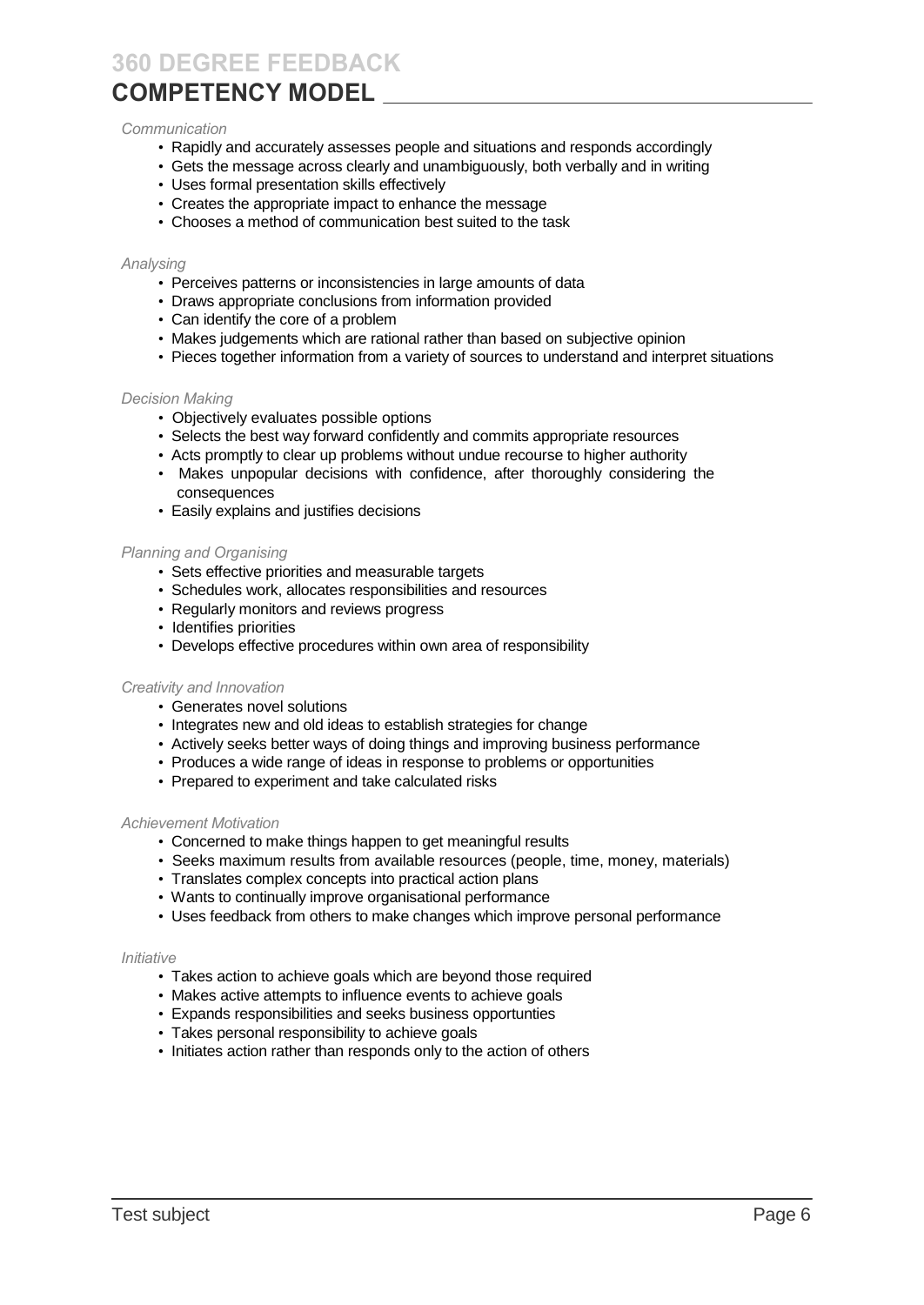## **COMPETENCY MODEL**

#### *Resilience*

- Stays calm under pressure
- Comes to terms with past failures and views new problems positively
- Keeps control in difficult and/or stressful situations
- Determined and persistent in spite of setbacks
- Shows persistence and continues to contribute ideas even when the majority favours a different viewpoint

#### *Flexibility*

- Maintains effectiveness in varying and ambiguous situations
- Reacts positively to change welcomes new challenges and a fast changing environment
- Learns from experience, is prepared to change own views or approach in the light of new information
- Adapts own behaviour to suit new circumstances
- Able to cope with the pressures of changing demands and circumstances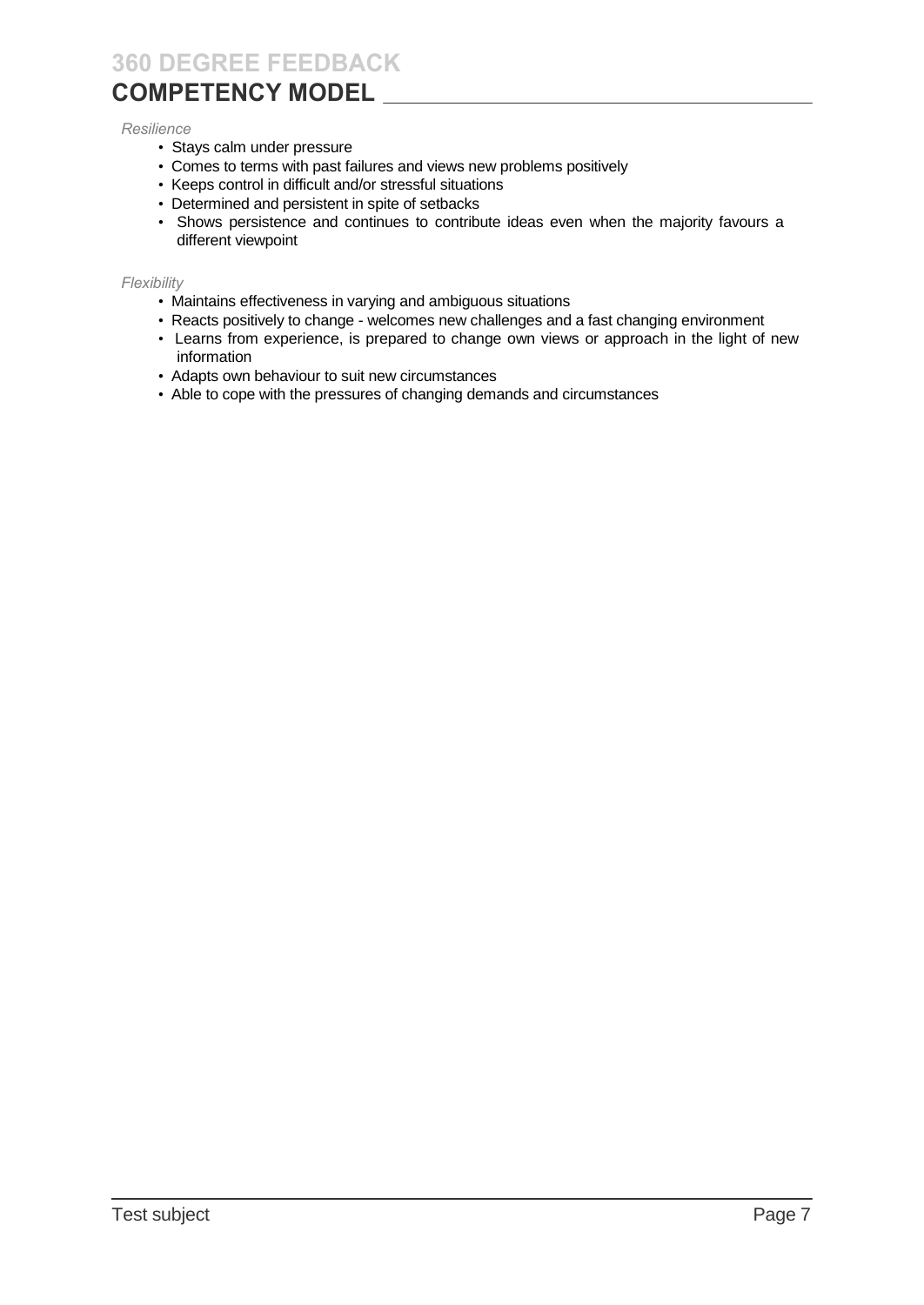## **COMPETENCY PROFILE**

#### COMPETENCY PROFILE CHART

These bar charts present your 360 degree feedback for each of the competencies. Each one of the competencies is described by several statements and collectively these statements form the items of the questionnaire.

The ratings for each statement were collated and then assembled under their competency headings and then averaged. These averages are presented here as bar charts - you can use these charts to compare the impression people have of you for each competency. Averages are presented for each respondent group. The rating scale goes from 1 - 5, where 1 is *Never* and 5 is *Almost always*.

The thin line below some of the bars shows the range of responses that went to make up the main bar above it. This helps to show the range of different opinions among respondents.

The competency average score shows the average of all rater scores (including self) for each competency.

As well as rating yourself, you were rated by 3 reports, 2 colleagues, 1 manager and 2 customers.

#### COMMERCIAL AWARENESS



### PROFESSIONALISM



### STRATEGIC PERSPECTIVE

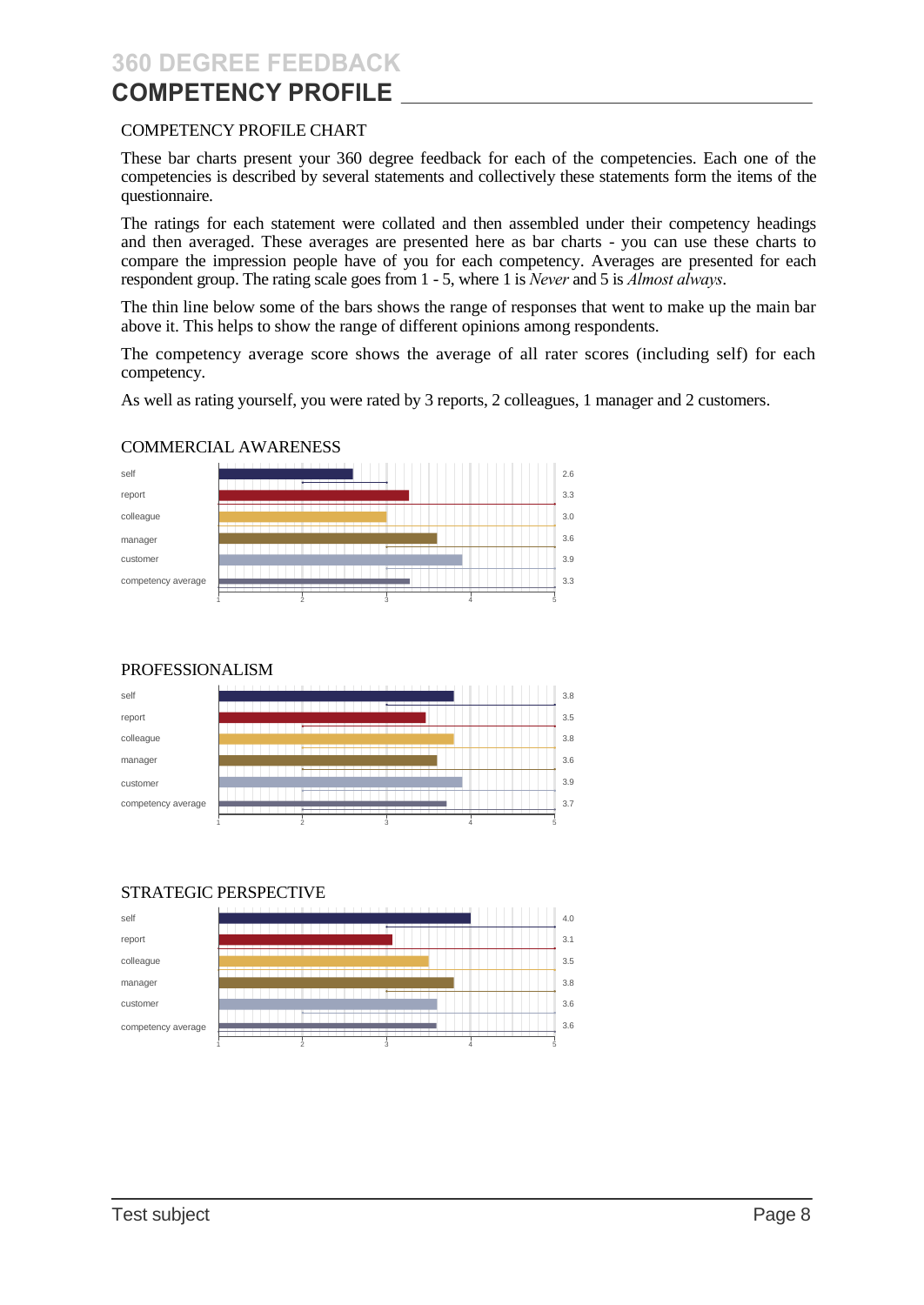# **COMPETENCY PROFILE**

#### COMMITMENT TO QUALITY



#### INFLUENCING



### LEADERSHIP



### TEAMWORK



### **COMMUNICATION**



Test subject **Page 9**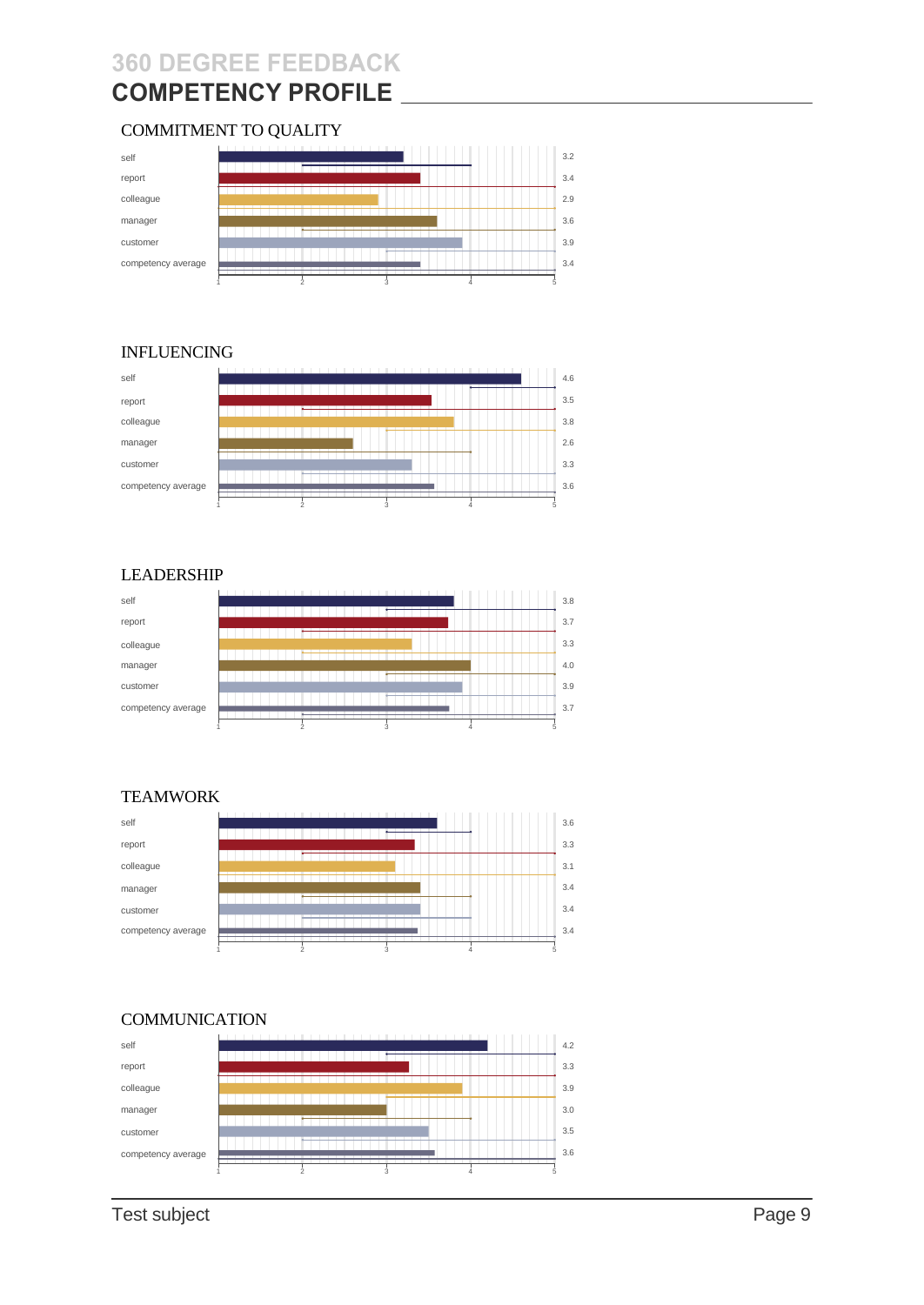## **360 DEGREE FEEDBACK COMPETENCY PROFILE**

#### ANALYSING



#### DECISION MAKING



### PLANNING AND ORGANISING



### CREATIVITY AND INNOVATION

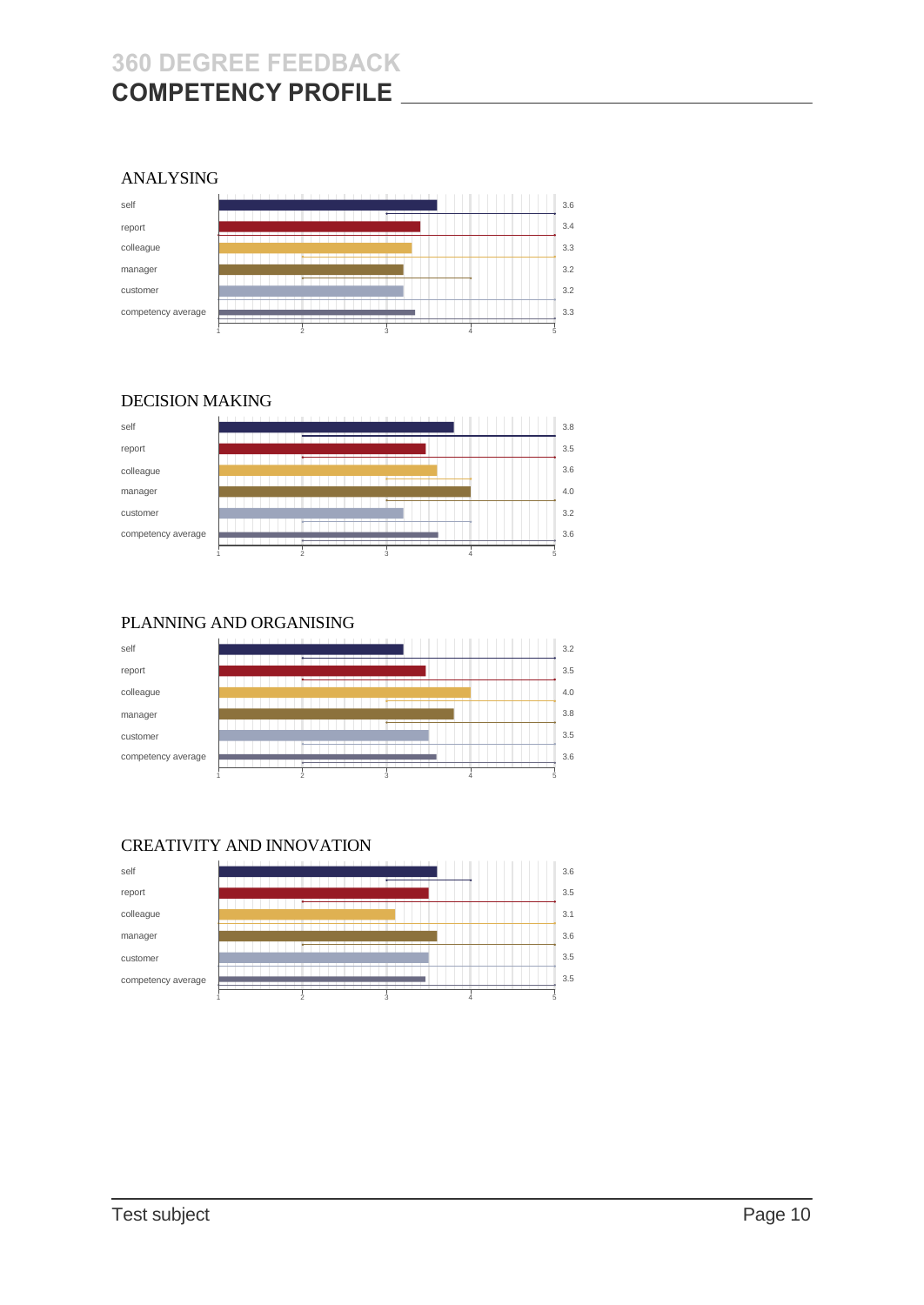# **COMPETENCY PROFILE**

#### ACHIEVEMENT MOTIVATION



#### INITIATIVE



#### RESILIENCE



### **FLEXIBILITY**

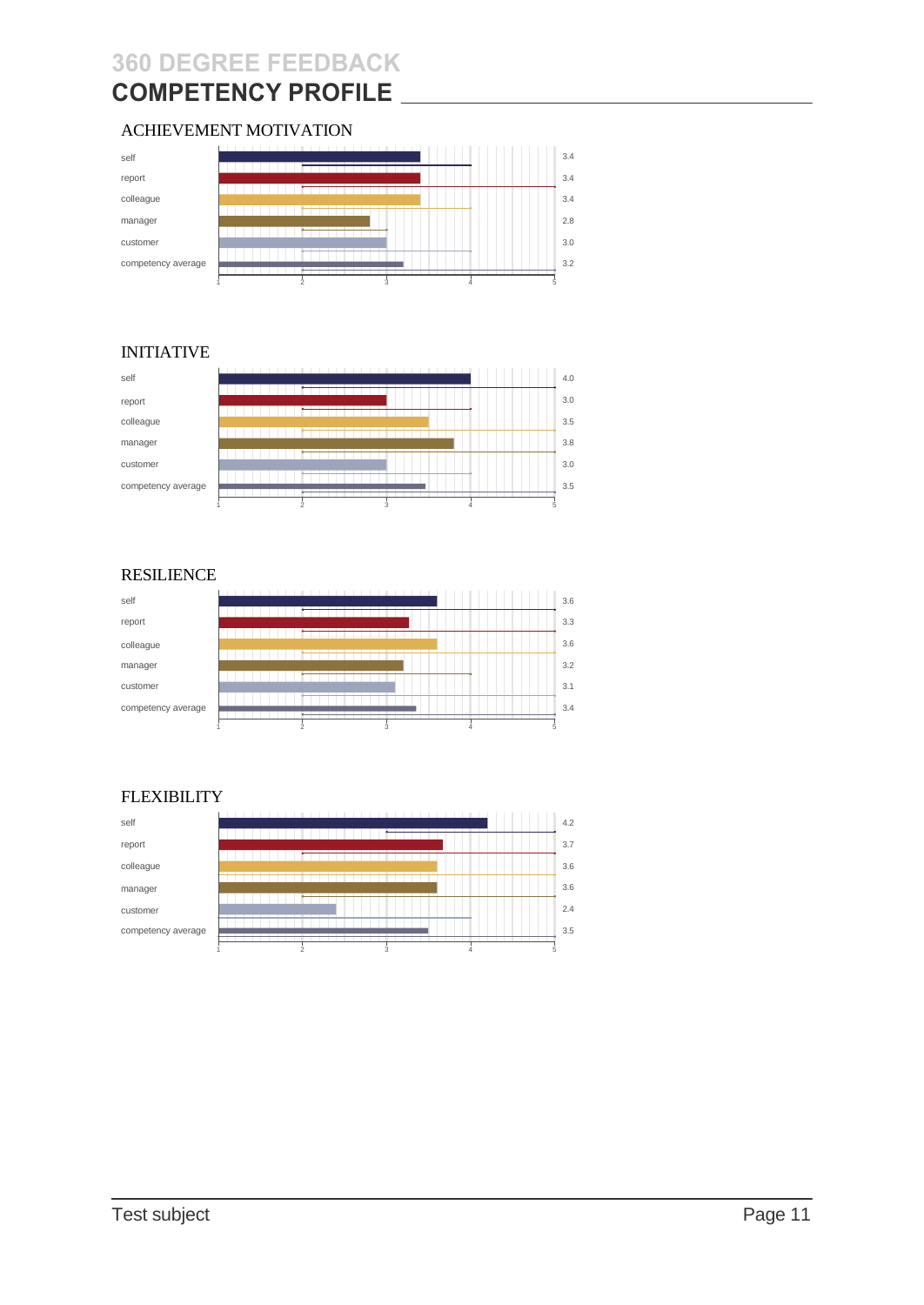## **BEHAVIOUR PROFILE**

#### BEHAVIOUR PROFILE CHART

These bar charts present your 360 degree feedback for each of the behaviours that make up a competency. Averages are presented for each respondent group.

The thin line below some of the bars shows the range of responses that went to make up the main bar above it. This helps to show the range of different opinions among respondents.

The behaviour average score shows the average of all rater scores (including self) for each behaviour.

As well as rating yourself, you were rated by 3 reports, 2 colleagues, 1 manager and 2 customers.

#### COMMERCIAL AWARENESS

Recognises financial and marketing implications of decisions and actions Alert to business opportunities



Gathers and uses economic, market and financial information as part of decision Actively seeks to understand competitors' making actions



#### Assesses and evaluates own work in commercial terms





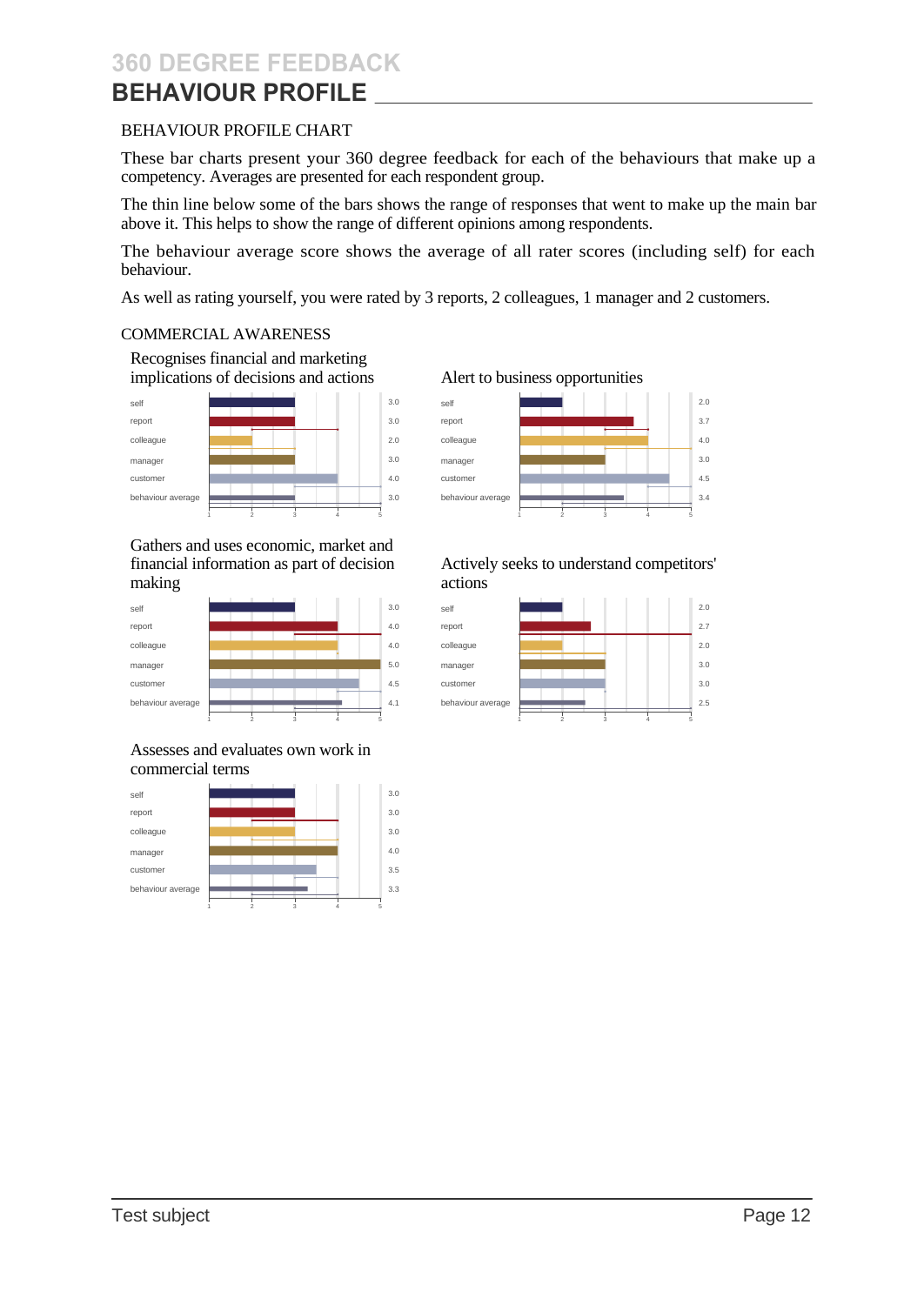### PROFESSIONALISM

experience relevant to the job own technical knowledge



# experts and suppliers in own field



#### Commands respect and credibility as a practitioner in own field



# Has a high level of technical expertise and Concerned with maintaining and updating



# Maintains wide networks with other Applies technical expertise to enhance job experts and suppliers in own field performance

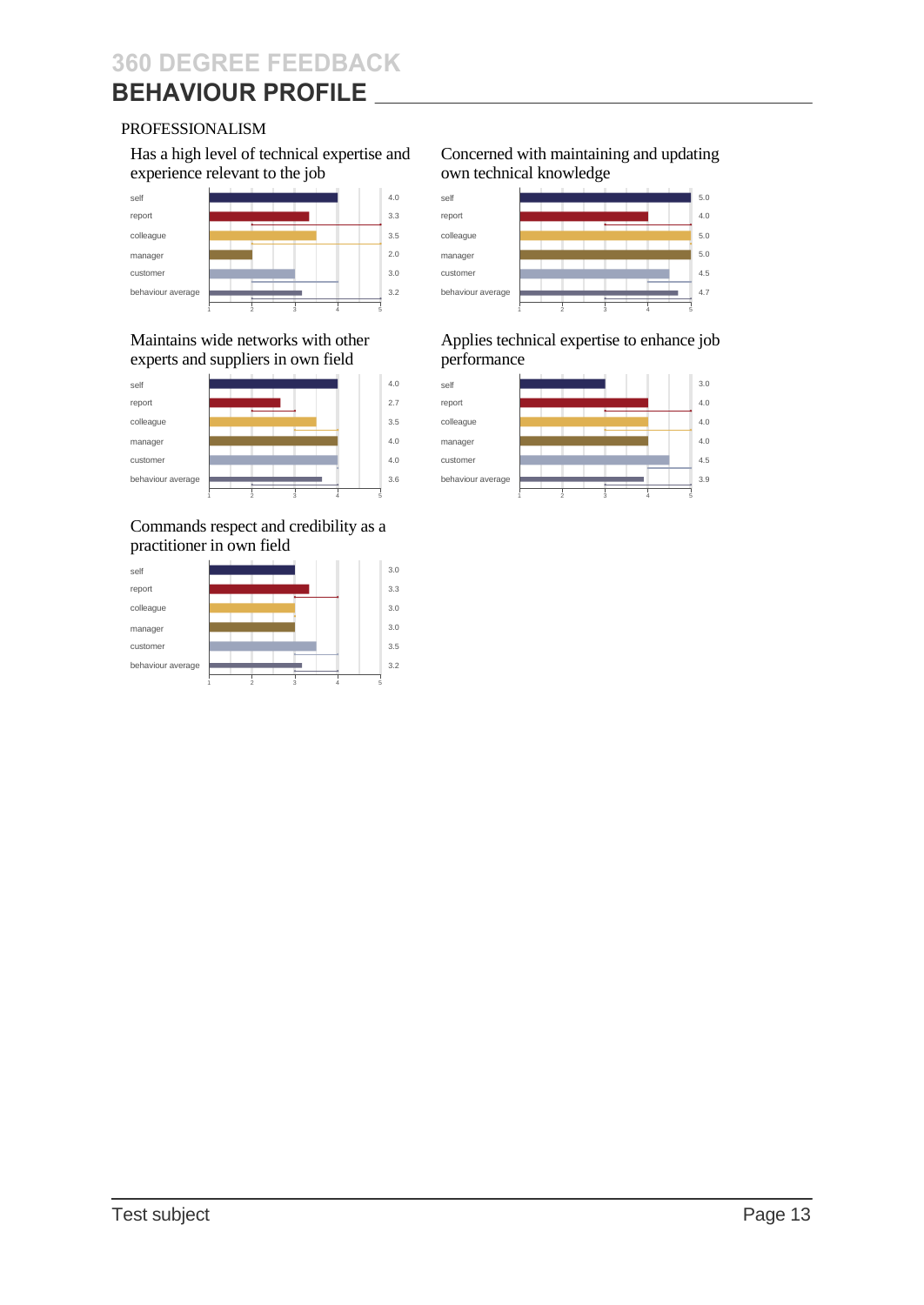# **BEHAVIOUR PROFILE**

### STRATEGIC PERSPECTIVE

Displays an integrated overview of the Defines a clear long-term vision of the total business and how it operates future



# Accurately identifies opportunities and Establishes courses of action to allocate



#### Tackles day to day issues in the context of a broad strategic framework





threats resources and accomplish long-term goals

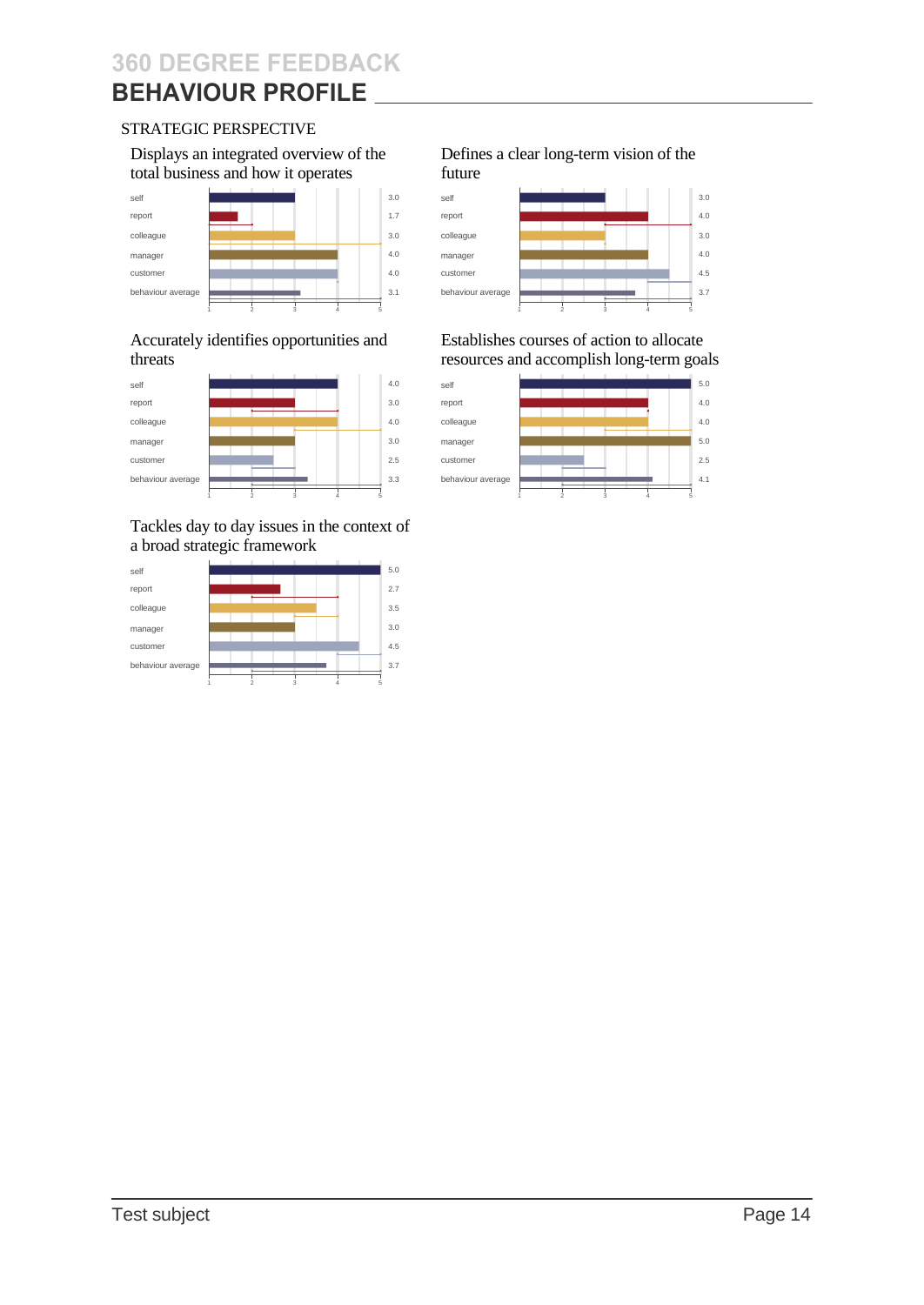# **BEHAVIOUR PROFILE**

#### COMMITMENT TO QUALITY

Always seeks to improve personal and



#### Known not to compromise on standards first-rate job



#### Evaluates work against standards and makes changes to improve quality



#### team performance Encourages a sense of standards in others



# Puts in care and effort needed to do a

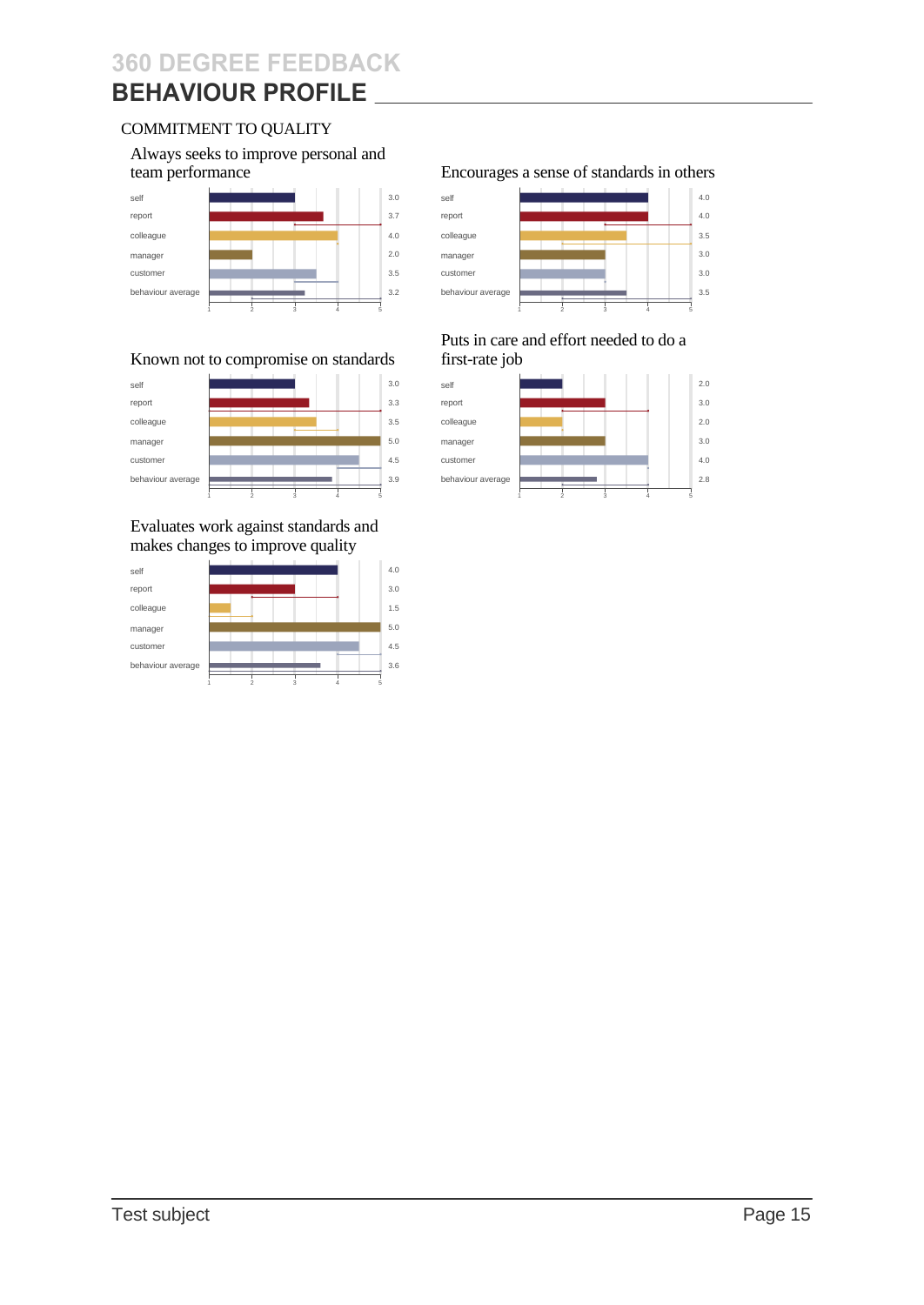#### INFLUENCING

Wins the co-operation of others to get Develops and uses a wide range of things done contacts to achieve goals



#### Uses interpersonal styles and methods to Modifies behaviour according to the guide others towards goal achievement situation



#### Gains acceptance of ideas and plans from others





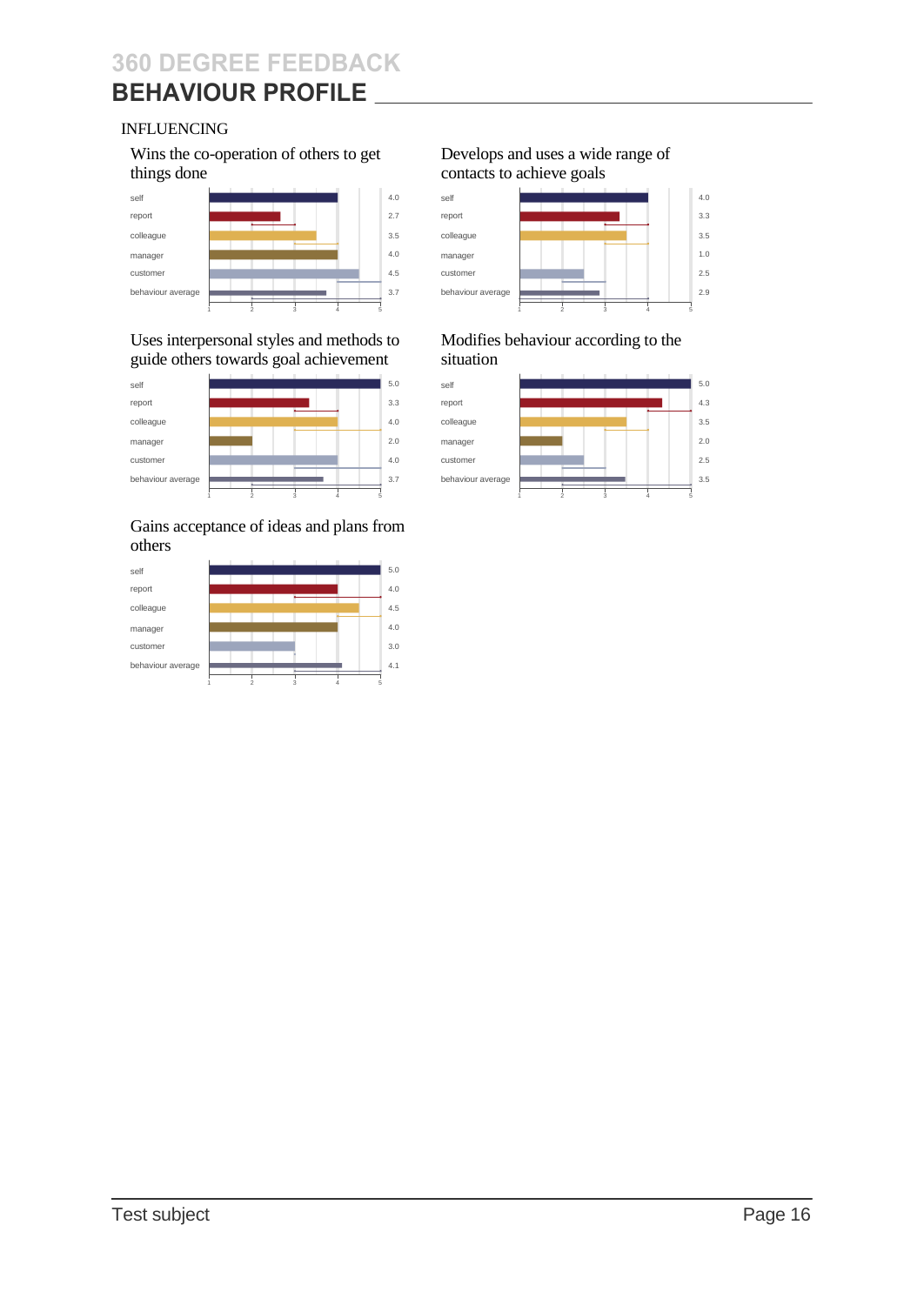### LEADERSHIP

Establishes challenging goals with others Creates a motivating environment to and gives feedback and recognition achieve goals



# Active in developing others, including



#### Creates a viable strategy for own area and secures the commitment of their team





#### appropriate delegation of responsibilities Gets the best out of individuals and teams

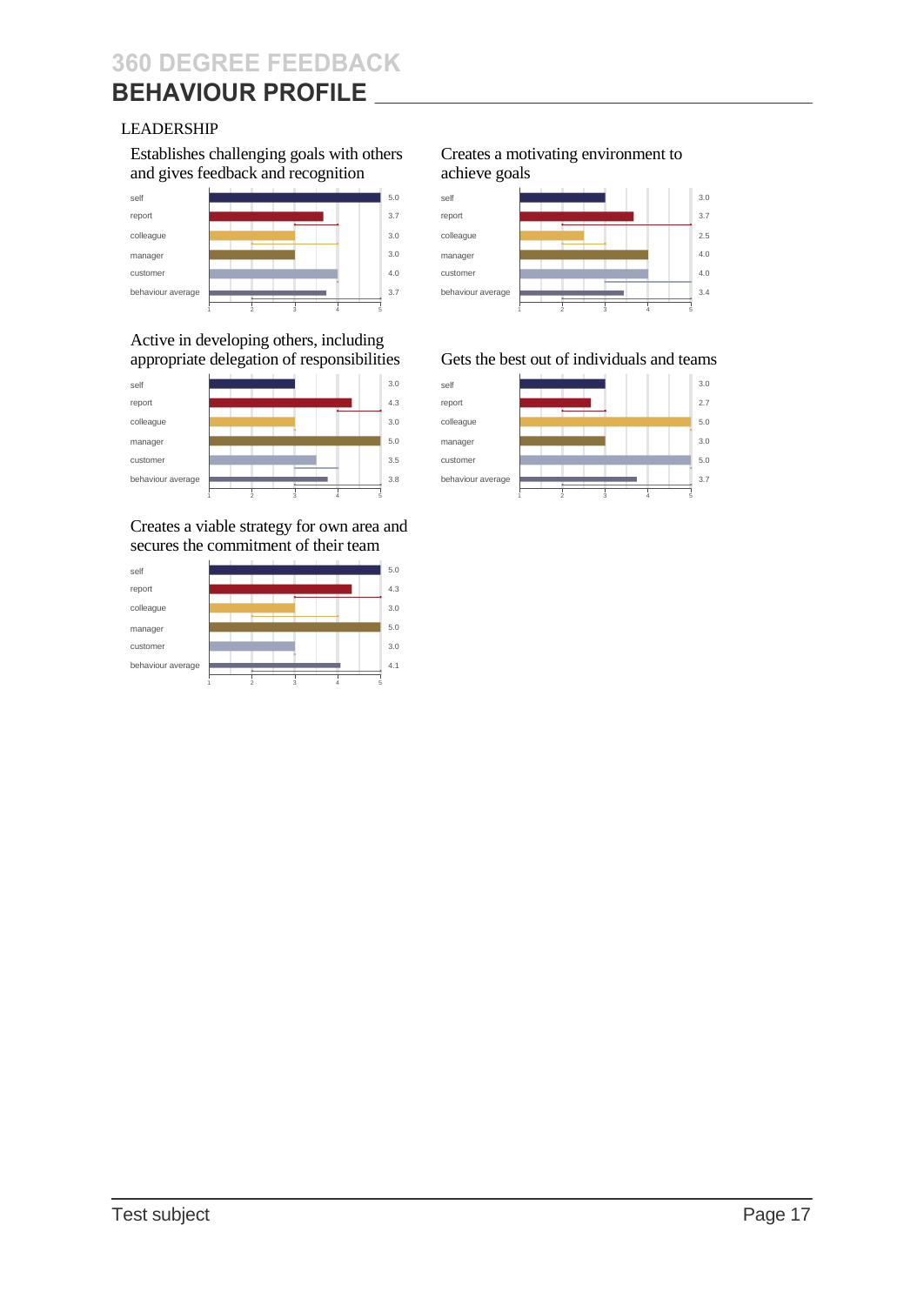### TEAMWORK

Committed to team goals and works hard to maintain the team Has a cooperative approach



Is sensitive to, and recognises, the needs Solicits input from others and involves and feelings of others people in issues that may affect them



#### Able to work in a fluid matrix by accepting frequent changes in leadership





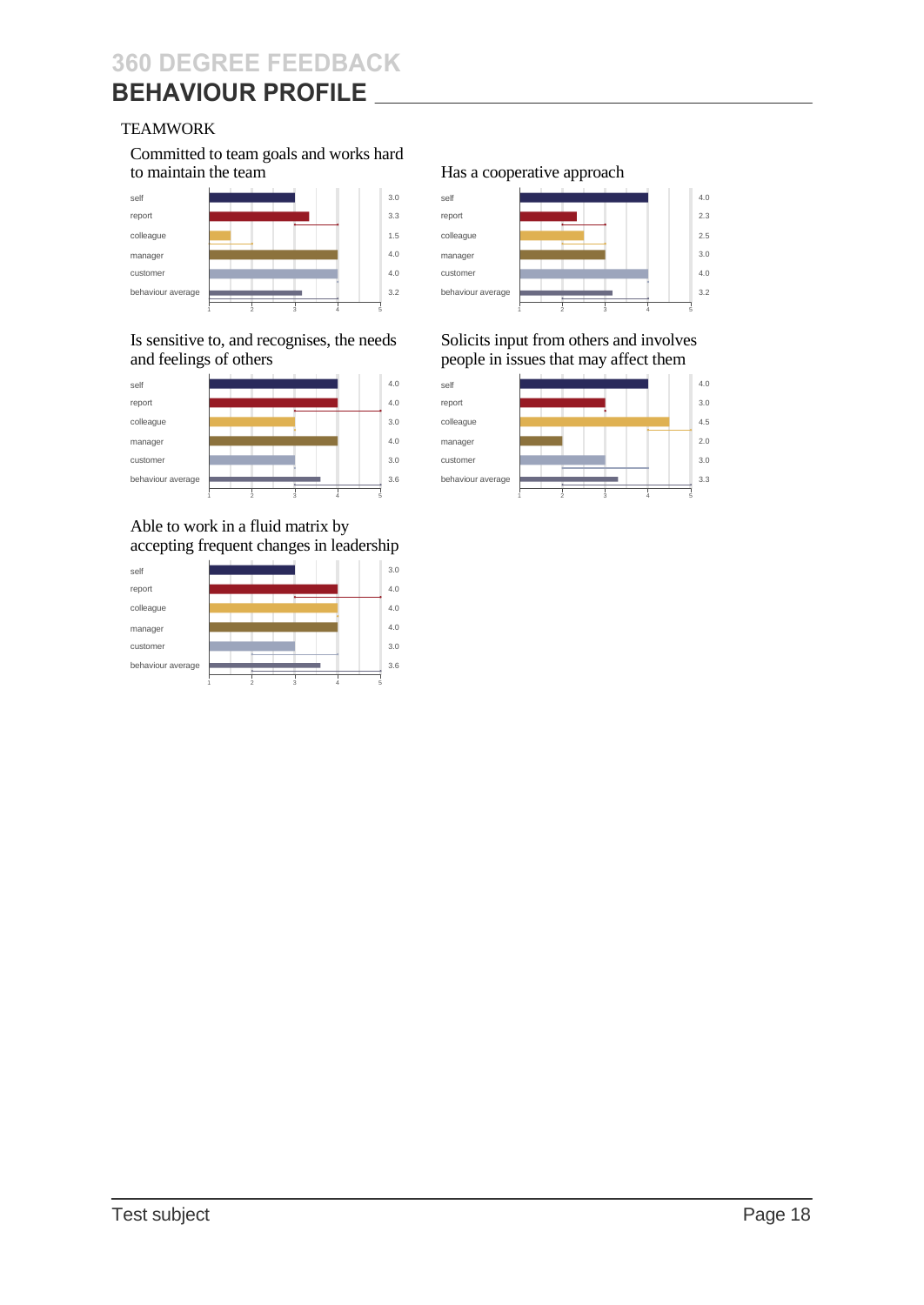### **COMMUNICATION**

Rapidly and accurately assesses people unambiguously, both verbally and in and situations and responds accordingly writing



#### Uses formal presentation skills effectively the message



Chooses a method of communication best suited to the task



Gets the message across clearly and



Creates the appropriate impact to enhance

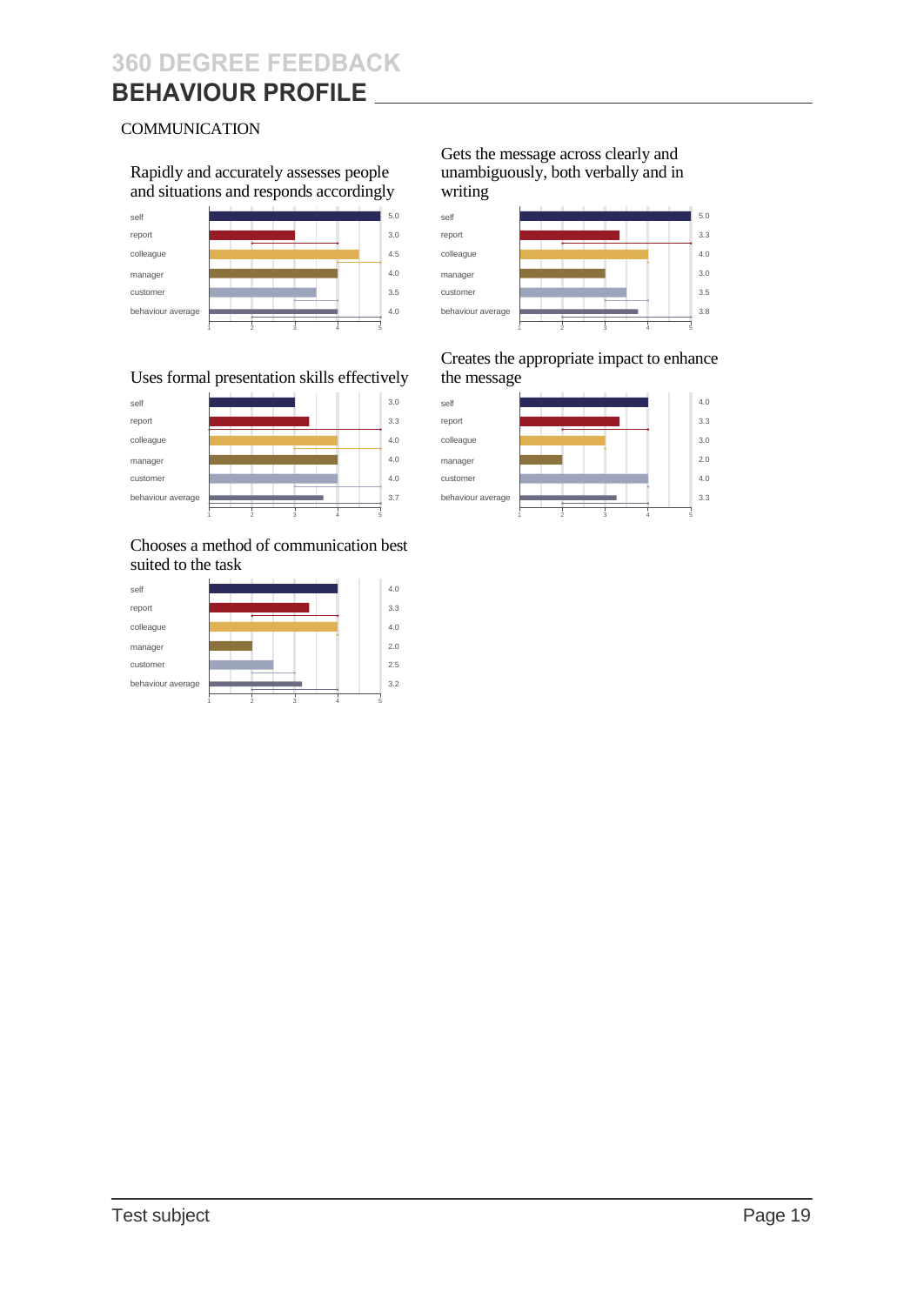### ANALYSING

Perceives patterns or inconsistencies in Draws appropriate conclusions from large amounts of data information provided





Pieces together information from a variety of sources to understand and interpret situations





#### Makes judgements which are rational Can identify the core of a problem rather than based on subjective opinion

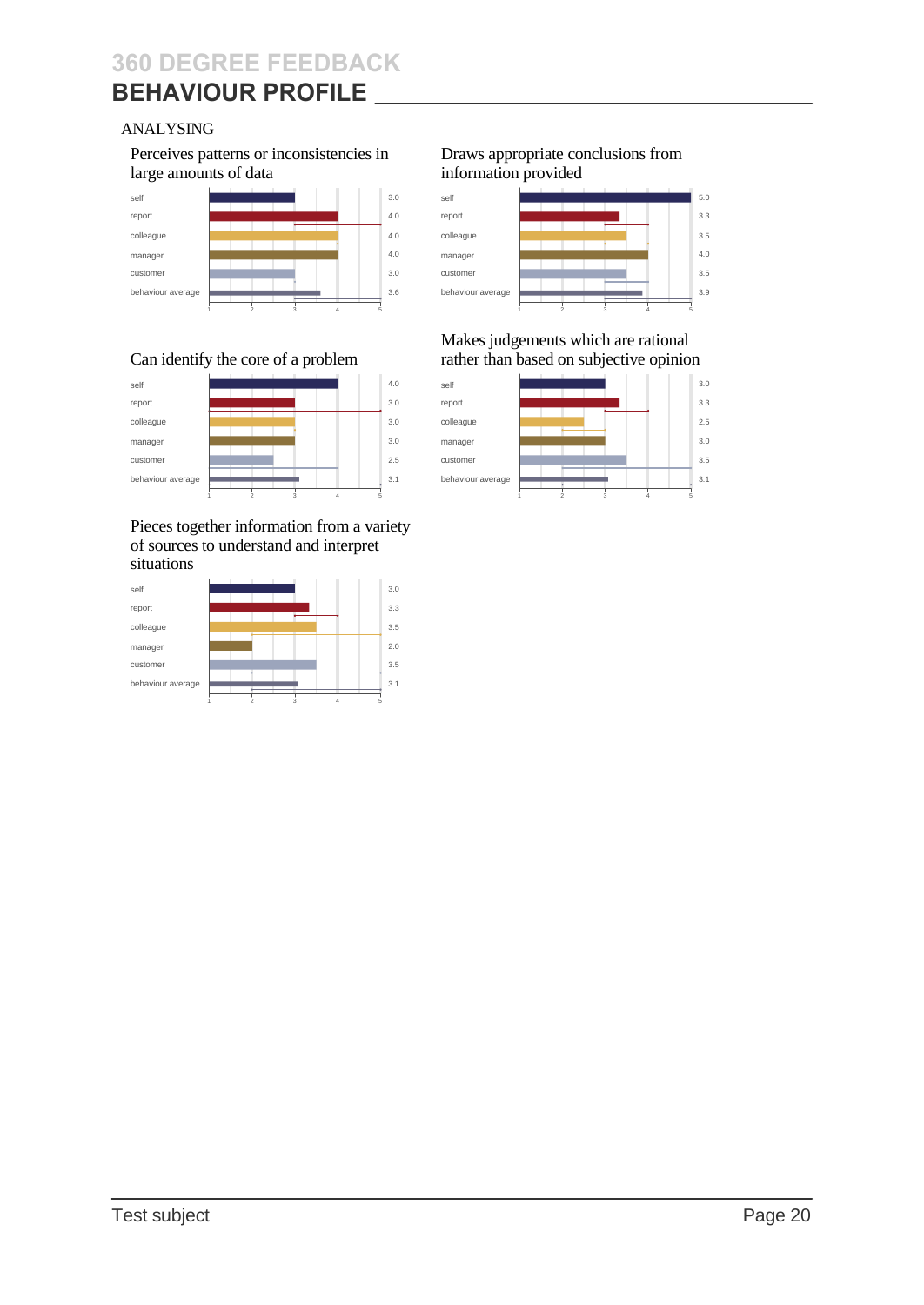### DECISION MAKING

#### Objectively evaluates possible options and commits appropriate resources



#### Acts promptly to clear up problems confidence, after thoroughly considering without undue recourse to higher authority the consequences



#### Easily explains and justifies decisions



# Selects the best way forward confidently



Makes unpopular decisions with

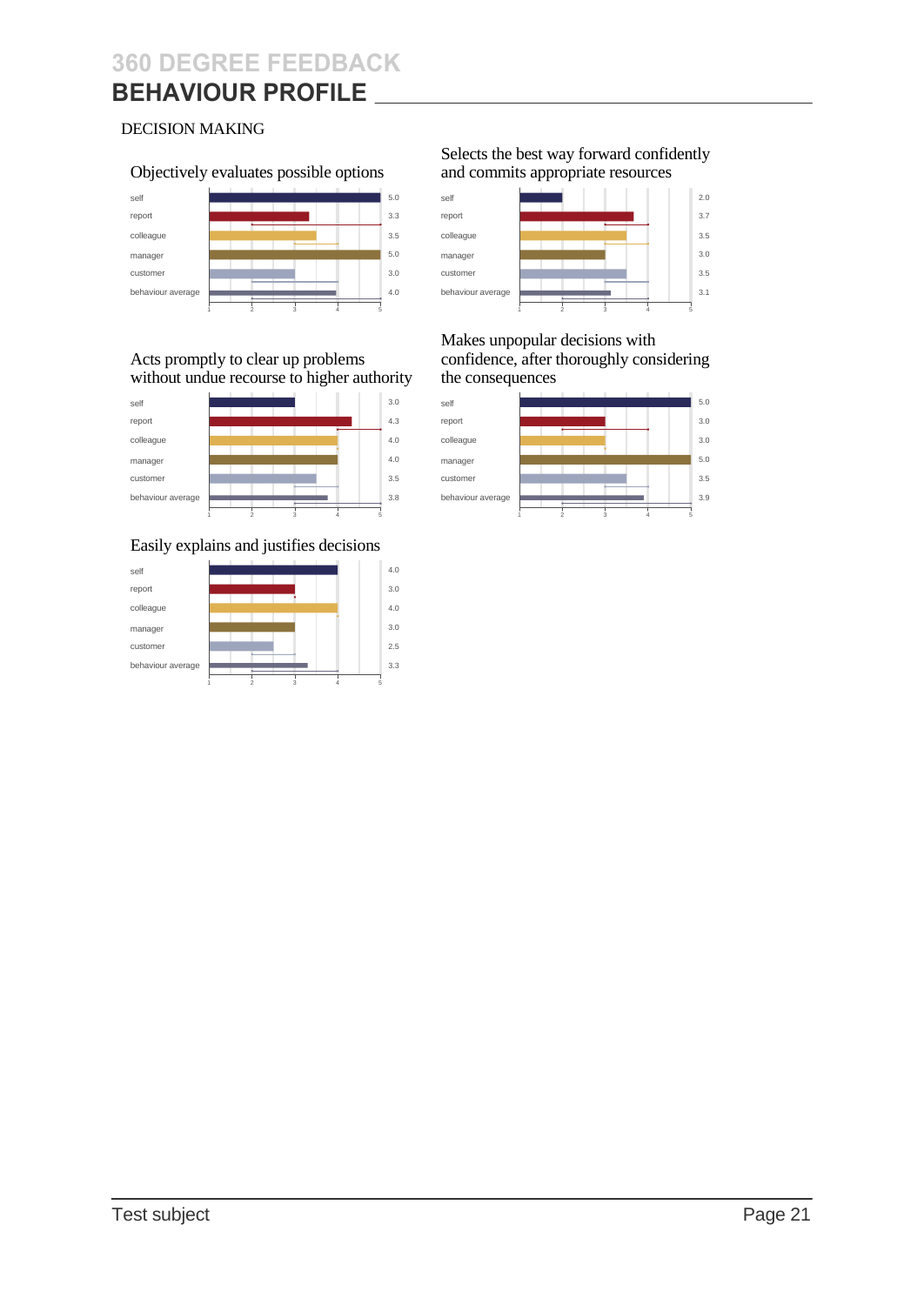# **BEHAVIOUR PROFILE**

#### PLANNING AND ORGANISING

targets and resources



#### Regularly monitors and reviews progress Identifies priorities



#### Develops effective procedures within own area of responsibility



# Sets effective priorities and measurable Schedules work, allocates responsibilities



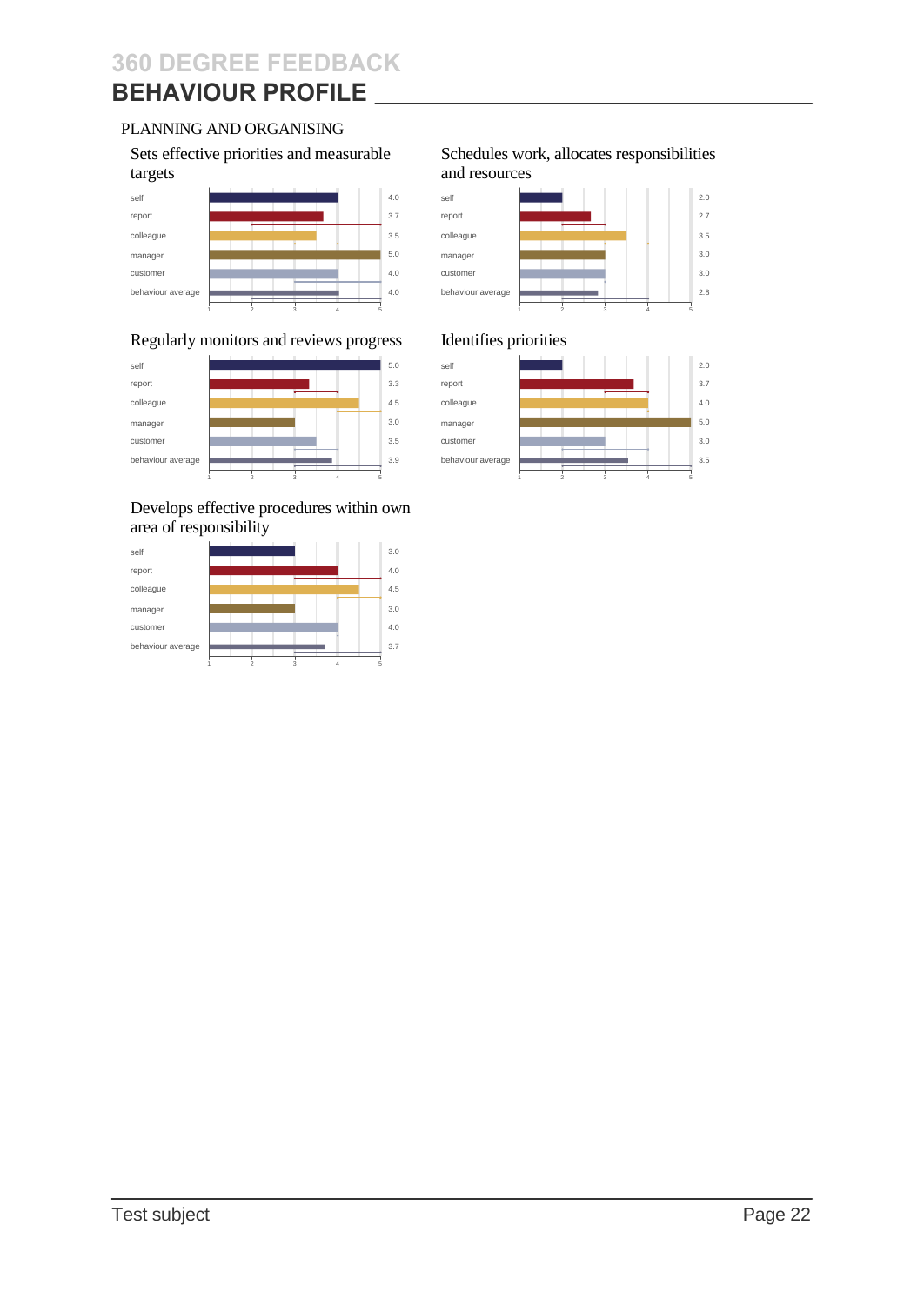### CREATIVITY AND INNOVATION



#### Generates novel solutions strategies for change

#### Actively seeks better ways of doing things Produces a wide range of ideas in and improving business performance response to problems or opportunities



#### Prepared to experiment and take calculated risks



# Integrates new and old ideas to establish



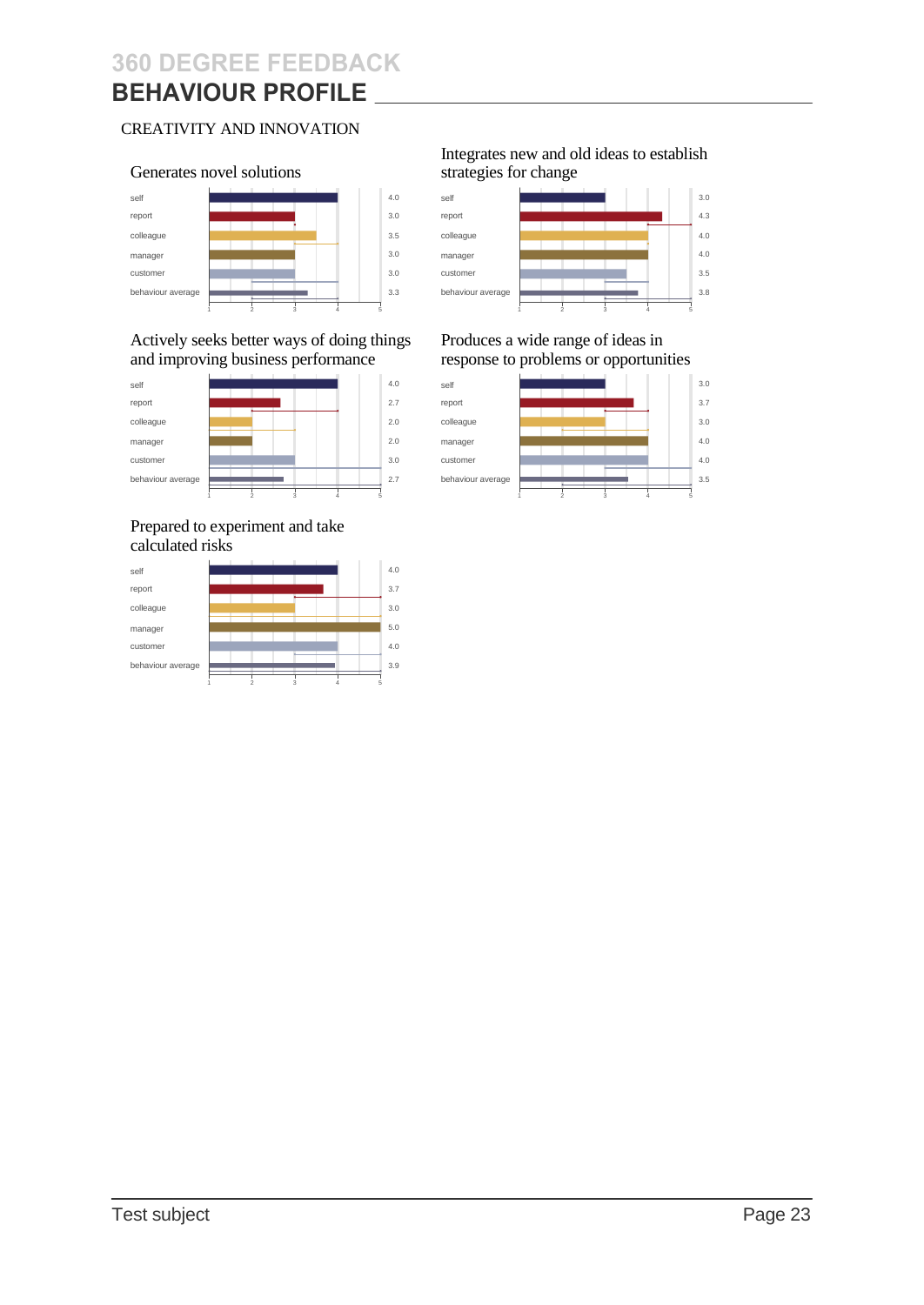# **BEHAVIOUR PROFILE**

#### ACHIEVEMENT MOTIVATION



#### Translates complex concepts into practical Wants to continually improve action plans organisational performance



Uses feedback from others to make changes which improve personal performance



#### Concerned to make things happen to get Seeks maximum results from available meaningful results resources (people, time, money, materials)



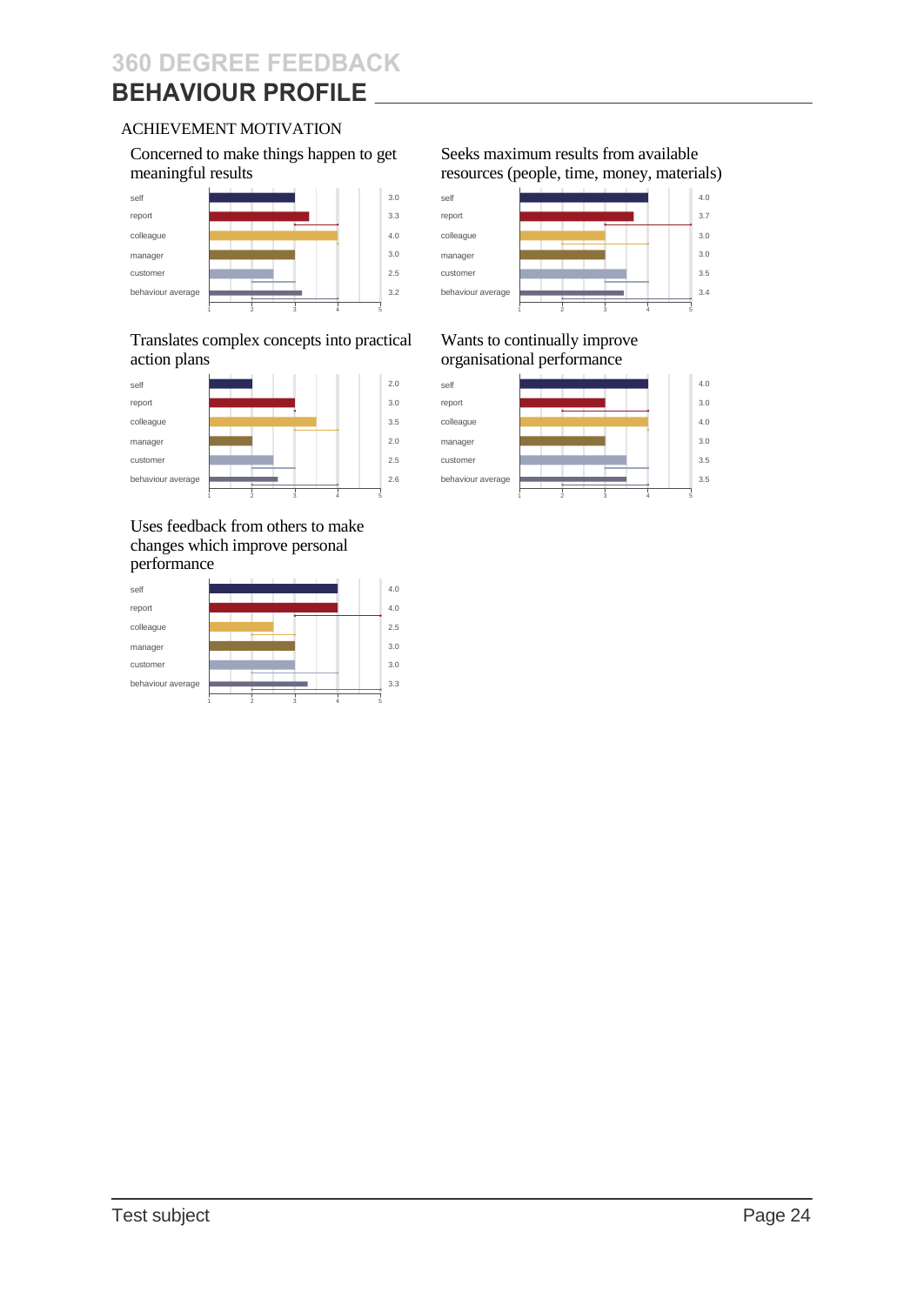### INITIATIVE

beyond those required



# business opportunties goals



#### Initiates action rather than responds only to the action of others



# Takes action to achieve goals which are Makes active attempts to influence events beyond those required to achieve goals



# Expands responsibilities and seeks Takes personal responsibility to achieve

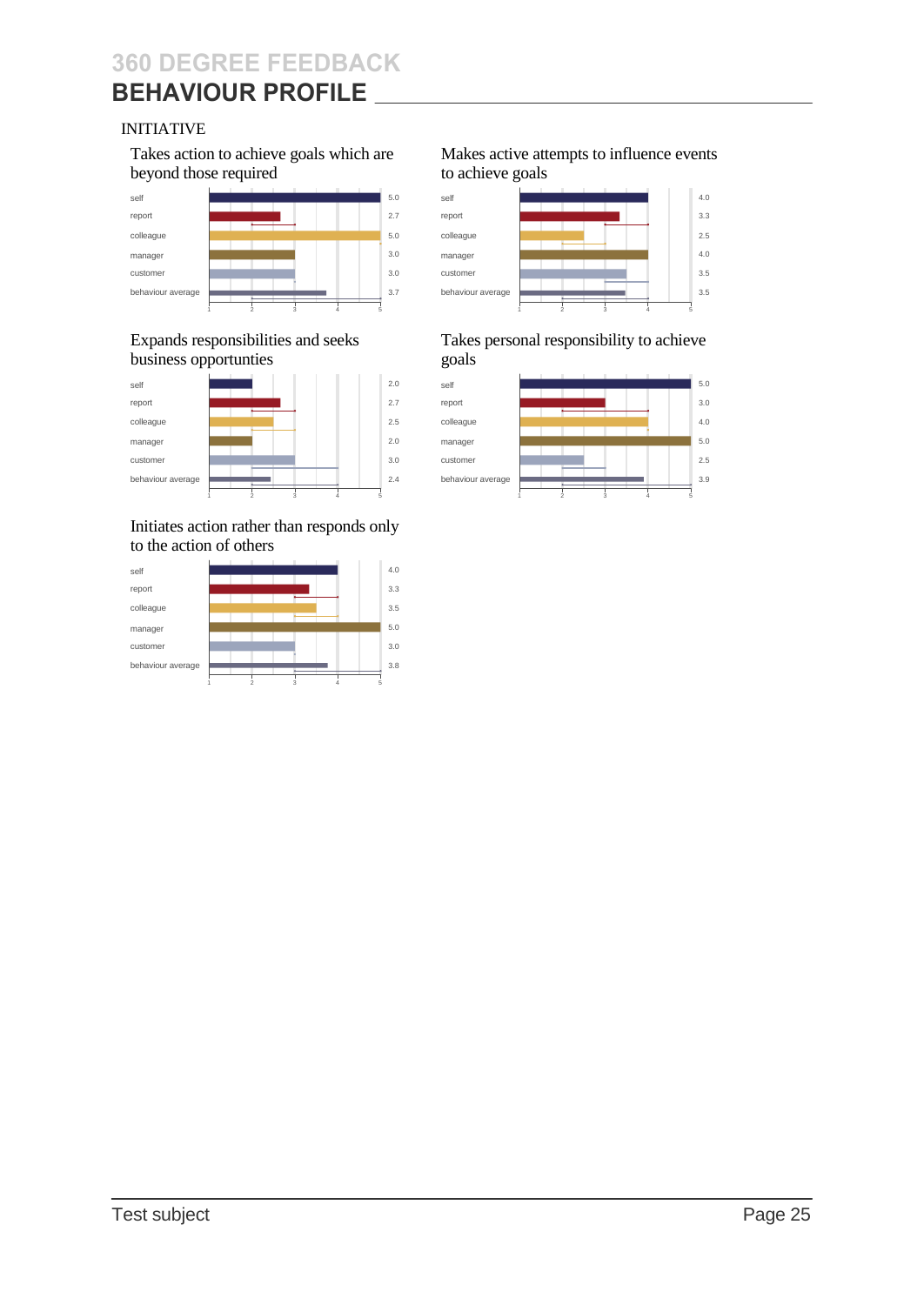### **360 DEGREE FEEDBACK BEHAVIOUR PROFILE**

#### RESILIENCE



#### Keeps control in difficult and/or stressful Determined and persistent in spite of situations setbacks



Shows persistence and continues to contribute ideas even when the majority favours a different viewpoint



# Comes to terms with past failures and



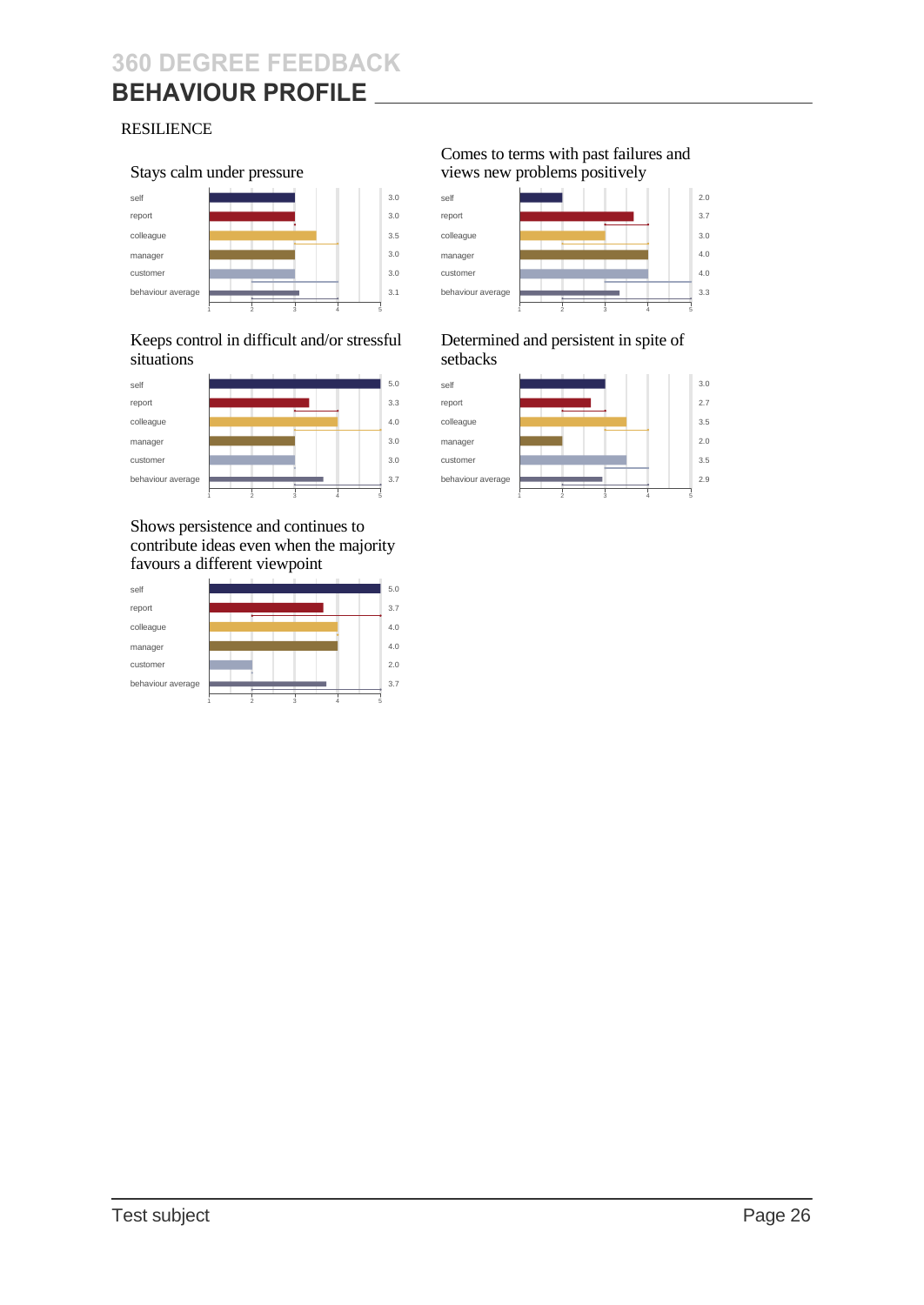### **FLEXIBILITY**

Maintains effectiveness in varying and new challenges and a fast changing ambiguous situations environment



Learns from experience, is prepared to change own views or approach in the light Adapts own behaviour to suit new of new information circumstances



Able to cope with the pressures of changing demands and circumstances



# Reacts positively to change - welcomes



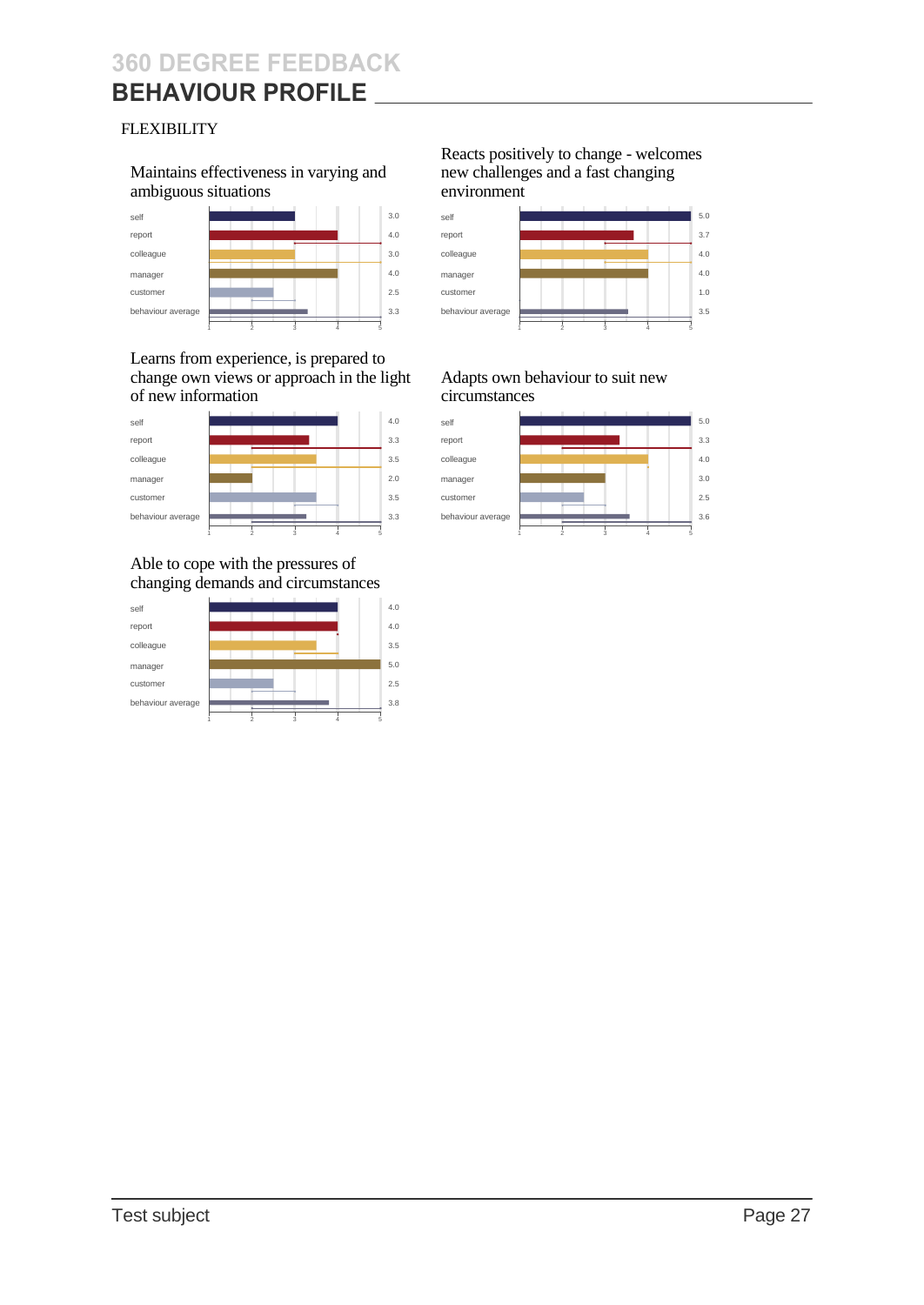## **GAP ANALYSIS**

#### GAP ANALYSIS REPORT

The *self* column, shown in blue, shows how you rated yourself. The other columns show the difference between others' scores and your own score. Only those behaviours where there is a significant difference between your own and others' ratings are shown.

The report shows up to sixteen significant gaps between your rating and others' ratings. A significant gap is where there is a difference of at least 0.5 points between your *self* rating and others' ratings. The positive gaps and negative gaps represent your most significant unrecognised strengths and blind-spots, respectively.

| behaviour                                                                                    | self | report | colleague | manager | customer | All    |
|----------------------------------------------------------------------------------------------|------|--------|-----------|---------|----------|--------|
| Identifies priorities                                                                        | 2.0  | $+1.7$ | $+2.0$    | $+3.0$  | $+1.0$   | $+1.9$ |
| Alert to business opportunities                                                              | 2.0  | $+1.7$ | $+2.0$    | $+1.0$  | $+2.5$   | $+1.8$ |
| Comes to terms with past failures<br>and views new problems positively                       | 2.0  | $+1.7$ | $+1.0$    | $+2.0$  | $+2.0$   | $+1.7$ |
| Selects the best way forward<br>confidently and commits<br>appropriate resources             | 2.0  | $+1.7$ | $+1.5$    | $+1.0$  | $+1.5$   | $+1.4$ |
| Gathers and uses economic,<br>market and financial information as<br>part of decision making | 3.0  | $+1.0$ | $+1.0$    | $+2.0$  | $+1.5$   | $+1.4$ |
| Applies technical expertise to<br>enhance job performance                                    | 3.0  | $+1.0$ | $+1.0$    | $+1.0$  | $+1.5$   | $+1.1$ |
| Known not to compromise on<br>standards                                                      | 3.0  | $+0.3$ | $+0.5$    | $+2.0$  | $+1.5$   | $+1.1$ |
| Schedules work, allocates<br>responsibilities and resources                                  | 2.0  | $+0.7$ | $+1.5$    | $+1.0$  | $+1.0$   | $+1.0$ |
| Establishes challenging goals with<br>others and gives feedback and<br>recognition           | 5.0  | $-1.3$ | $-2.0$    | $-2.0$  | $-1.0$   | $-1.6$ |
| Takes action to achieve goals<br>which are beyond those required                             | 5.0  | $-2.3$ | $=0.0$    | $-2.0$  | $-2.0$   | $-1.6$ |
| Actively seeks better ways of doing<br>things and improving business<br>performance          | 4.0  | $-1.3$ | $-2.0$    | $-2.0$  | $-1.0$   | $-1.6$ |
| Keeps control in difficult and/or<br>stressful situations                                    | 5.0  | $-1.7$ | $-1.0$    | $-2.0$  | $-2.0$   | $-1.7$ |
| Uses interpersonal styles and<br>methods to guide others towards<br>goal achievement         | 5.0  | $-1.7$ | $-1.0$    | $-3.0$  | $-1.0$   | $-1.7$ |
| Adapts own behaviour to suit new<br>circumstances                                            | 5.0  | $-1.7$ | $-1.0$    | $-2.0$  | $-2.5$   | $-1.8$ |
| Reacts positively to change -<br>welcomes new challenges and a<br>fast changing environment  | 5.0  | $-1.3$ | $-1.0$    | $-1.0$  | $-4.0$   | $-1.8$ |
| Modifies behaviour according to the<br>situation                                             | 5.0  | $-0.7$ | $-1.5$    | $-3.0$  | $-2.5$   | $-1.9$ |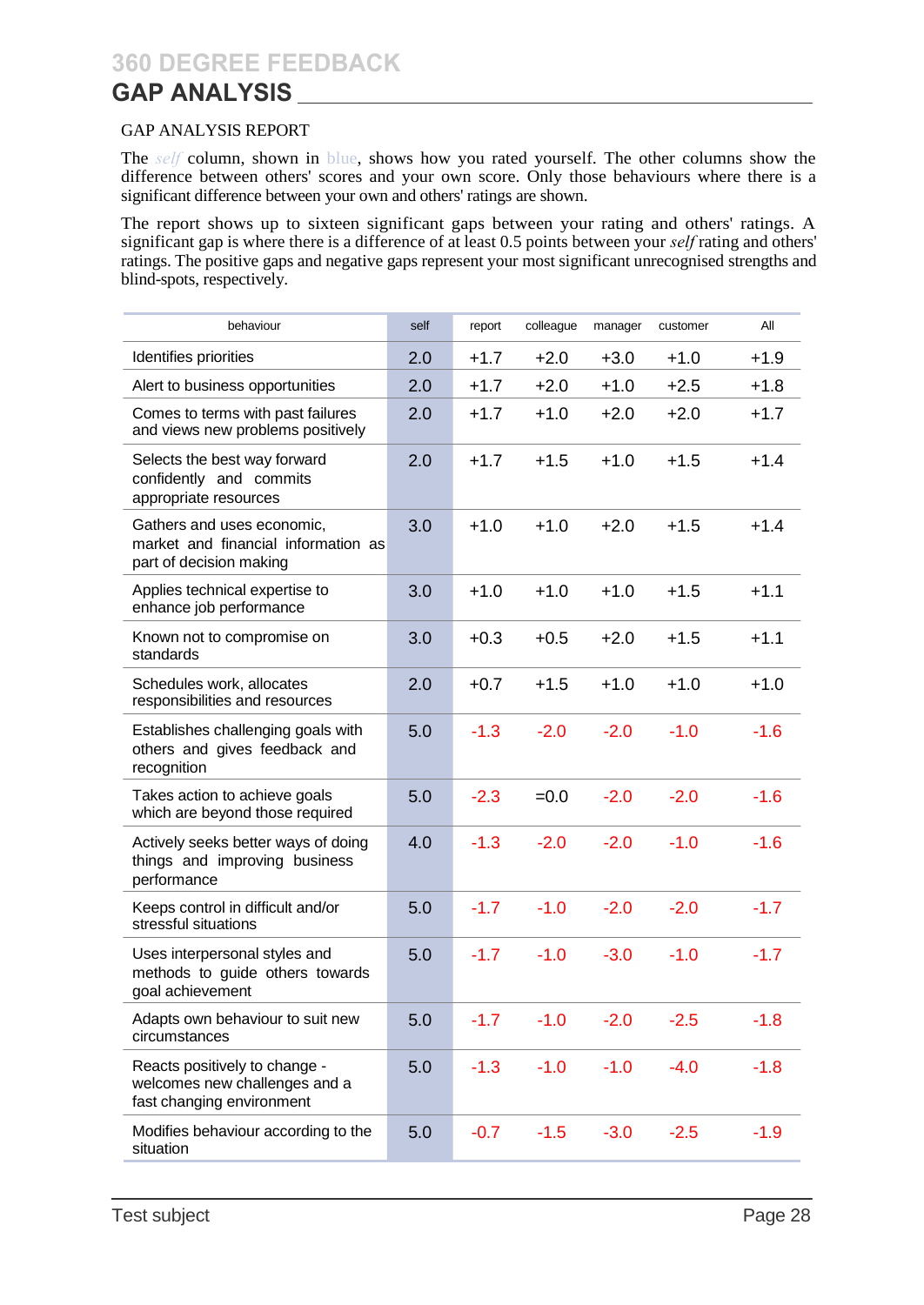## **RESPONSE RANGE**

#### RESPONSE RANGE TABLE

This is simply a table showing how people have used the rating scale for each of the questionnaire statements.

You can use this information to identify where you may be coming across differently to different colleagues or groups of colleagues.

For example, an average rating of 2, say, in one of the bar charts could have been awarded because everybody agreed to rate you as a 2. But it may be that one person has rated you as a 5, and 3 others have given you a 1. The average is the same, but that average can hide the polarisation of perceptions. It may be useful for you to consider why it is that different people have different opinions of your behaviour.

In the following table, an S shows where you rated yourself, an R shows where a report rated you, a  $\mathbb C$ shows where a colleague rated you, an  $\overline{M}$  shows where a manager rated you and a  $\overline{C}$  shows where a customer rated you.

| Behaviour                                                                                    | 1         | $\overline{2}$ | 3                             | 4                       | 5                        |
|----------------------------------------------------------------------------------------------|-----------|----------------|-------------------------------|-------------------------|--------------------------|
| <b>COMMERCIAL AWARENESS</b>                                                                  |           |                |                               |                         |                          |
| Recognises financial and marketing<br>implications of decisions and actions                  | С         | R              | <b>SRC</b><br><b>MC</b>       | R                       | С                        |
| Alert to business opportunities                                                              |           | S              | <b>RCM</b>                    | <b>RRC</b>              | CC                       |
| Gathers and uses economic, market and<br>financial information as part of decision<br>making |           |                | <b>SR</b>                     | <b>RCC</b>              | <b>RMC</b>               |
| Actively seeks to understand competitors'<br>actions                                         | <b>RC</b> | <b>SR</b>      | C MC                          |                         | R                        |
| Assesses and evaluates own work in<br>commercial terms                                       |           | <b>RC</b>      | <b>SRC</b>                    | <b>RCM</b><br>С         |                          |
| <b>PROFESSIONALISM</b>                                                                       |           |                |                               |                         |                          |
| Has a high level of technical expertise<br>and experience relevant to the job                |           | <b>RCM</b>     | R                             | <b>SC</b>               | <b>RC</b>                |
| Concerned with maintaining and updating<br>own technical knowledge                           |           |                | R                             | <b>RC</b>               | <b>SRC</b><br><b>CMC</b> |
| Maintains wide networks with other<br>experts and suppliers in own field                     |           | R              | <b>RRC</b>                    | <b>SCM</b><br><b>CC</b> |                          |
| Applies technical expertise to enhance<br>job performance                                    |           |                | <b>SRC</b>                    | <b>RMC</b>              | <b>RCC</b>               |
| Commands respect and credibility as a<br>practitioner in own field                           |           |                | <b>SRR</b><br><b>CCM</b><br>С | <b>RC</b>               |                          |
| <b>STRATEGIC PERSPECTIVE</b>                                                                 |           |                |                               |                         |                          |
| Displays an integrated overview of the<br>total business and how it operates                 | <b>RC</b> | <b>RR</b>      | S                             | MC C                    | C                        |
| Defines a clear long-term vision of the<br>future                                            |           |                | <b>SRC</b><br>∩               | R MC                    | R C                      |
| Accurately identifies opportunities and<br>threats                                           |           | <b>RC</b>      | <b>RCM</b><br>C               | <b>SR</b>               | С                        |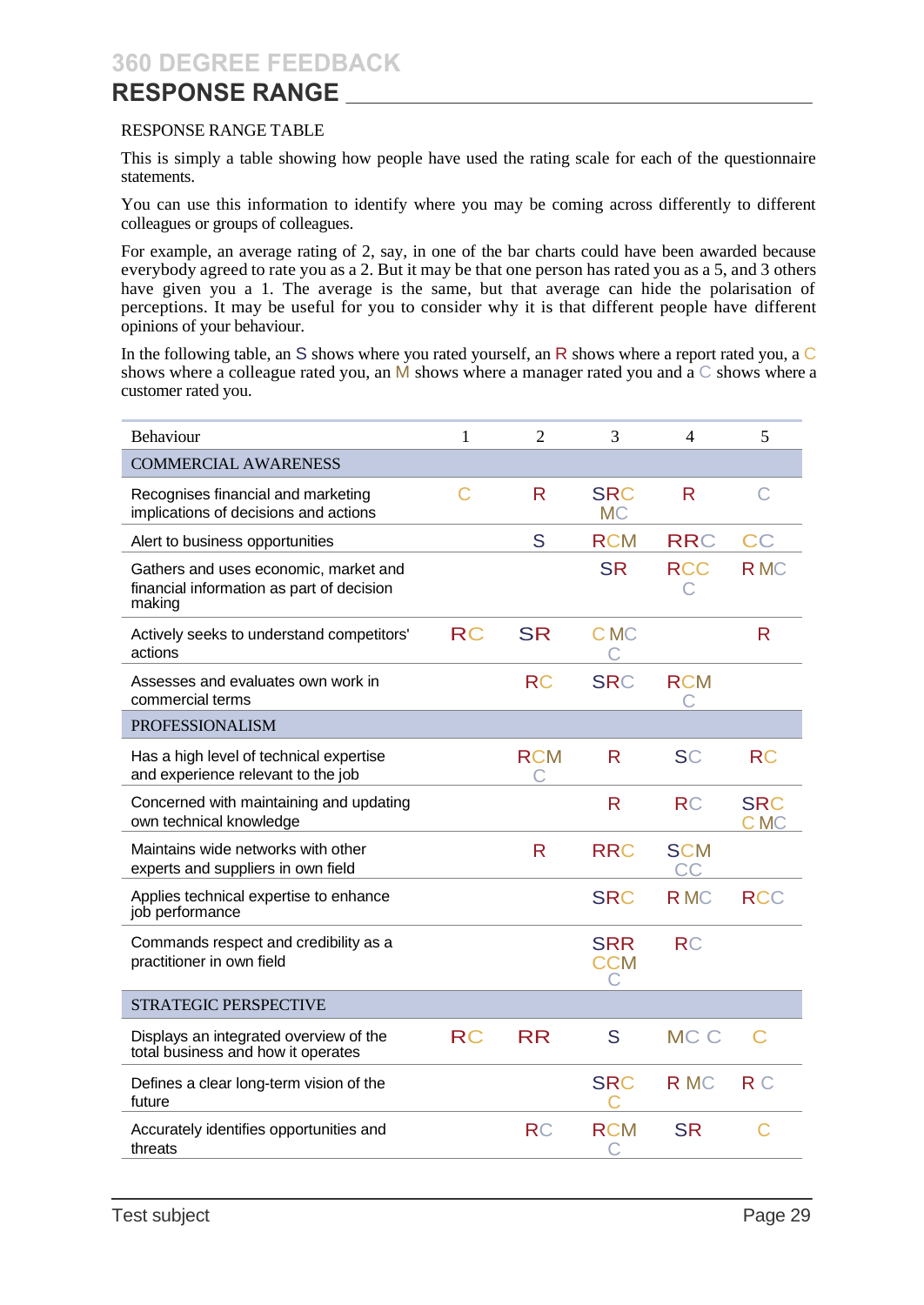| <b>Behaviour</b>                                                                         | 1 | $\overline{2}$  | 3               | 4                | 5               |
|------------------------------------------------------------------------------------------|---|-----------------|-----------------|------------------|-----------------|
| Establishes courses of action to allocate<br>resources and accomplish long-term<br>goals |   | G               | CC              | <b>RRR</b>       | <b>SCM</b>      |
| Tackles day to day issues in the context<br>of a broad strategic framework               |   | <b>RR</b>       | <b>CM</b>       | <b>RCC</b>       | <b>SC</b>       |
| <b>COMMITMENT TO QUALITY</b>                                                             |   |                 |                 |                  |                 |
| Always seeks to improve personal and<br>team performance                                 |   | M               | <b>SRR</b>      | CCC              | R               |
| Encourages a sense of standards in<br>others                                             |   | C               | <b>RMC</b><br>U | <b>SR</b>        | <b>RC</b>       |
| Known not to compromise on standards                                                     | R |                 | <b>SC</b>       | <b>RCC</b>       | <b>RMC</b>      |
| Puts in care and effort needed to do a<br>first-rate job                                 |   | <b>SRC</b><br>C | <b>RM</b>       | <b>RCC</b>       |                 |
| Evaluates work against standards and<br>makes changes to improve quality                 | C | <b>RC</b>       | R               | <b>SRC</b>       | <b>MC</b>       |
| <b>INFLUENCING</b>                                                                       |   |                 |                 |                  |                 |
| Wins the co-operation of others to get<br>things done                                    |   | R               | <b>RRC</b>      | <b>SCM</b>       | С               |
| Develops and uses a wide range of<br>contacts to achieve goals                           | M | C               | <b>RRC</b>      | <b>SRC</b>       |                 |
| Uses interpersonal styles and methods to<br>guide others towards goal achievement        |   | M               | <b>RRC</b><br>U | R.               | <b>SCC</b>      |
| Modifies behaviour according to the<br>situation                                         |   | <b>MC</b>       | C C             | <b>RRC</b>       | <b>SR</b>       |
| Gains acceptance of ideas and plans<br>from others                                       |   |                 | <b>RCC</b>      | <b>RCM</b>       | <b>SRC</b>      |
| <b>LEADERSHIP</b>                                                                        |   |                 |                 |                  |                 |
| Establishes challenging goals with others<br>and gives feedback and recognition          |   | C               | RM              | <b>RRC</b><br>CC | S.              |
| Creates a motivating environment to<br>achieve goals                                     |   | <b>RC</b>       | <b>SCC</b>      | <b>RM</b>        | <b>RC</b>       |
| Active in developing others, including<br>appropriate delegation of responsibilities     |   |                 | <b>SCC</b>      | <b>RRC</b>       | <b>RM</b>       |
| Gets the best out of individuals and<br>teams                                            |   | R               | <b>SRR</b><br>M |                  | CCC             |
| Creates a viable strategy for own area<br>and secures the commitment of their<br>team    |   | С               | <b>RCC</b>      |                  | <b>SRR</b><br>M |
| <b>TEAMWORK</b>                                                                          |   |                 |                 |                  |                 |
| Committed to team goals and works hard<br>to maintain the team                           | C | C               | <b>SRR</b>      | <b>RMC</b>       |                 |
| Has a cooperative approach                                                               |   | <b>RRC</b>      | <b>RCM</b>      | <b>SCC</b>       |                 |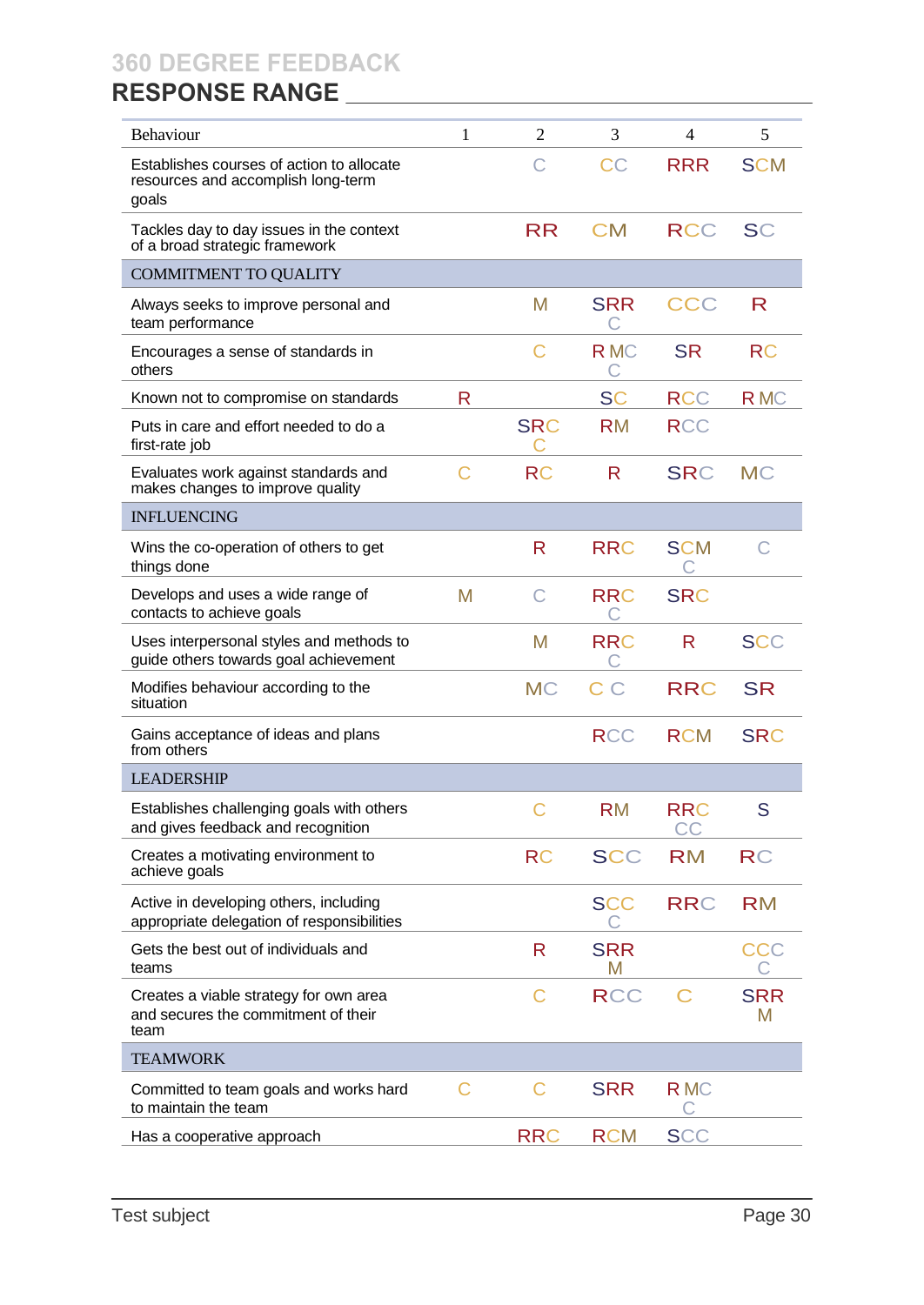| Behaviour                                                                                          | 1         | $\overline{2}$ | 3                       | $\overline{4}$          | 5          |
|----------------------------------------------------------------------------------------------------|-----------|----------------|-------------------------|-------------------------|------------|
| Is sensitive to, and recognises, the needs<br>and feelings of others                               |           |                | <b>RCC</b><br>CC        | <b>SRM</b>              | R          |
| Solicits input from others and involves<br>people in issues that may affect them                   |           | <b>MC</b>      | <b>RRR</b>              | <b>SCC</b>              | C          |
| Able to work in a fluid matrix by accepting<br>frequent changes in leadership                      |           | C              | <b>SR</b>               | <b>RCC</b><br><b>MC</b> | R          |
| <b>COMMUNICATION</b>                                                                               |           |                |                         |                         |            |
| Rapidly and accurately assesses people<br>and situations and responds accordingly                  |           | R              | <b>RC</b>               | <b>RCM</b>              | <b>SC</b>  |
| Gets the message across clearly and<br>unambiguously, both verbally and in<br>writing              |           | R              | <b>RMC</b>              | CCC                     | <b>SR</b>  |
| Uses formal presentation skills effectively                                                        | R         |                | <b>SCC</b>              | <b>RM</b>               | <b>RCC</b> |
| Creates the appropriate impact to<br>enhance the message                                           |           | <b>RM</b>      | CC                      | <b>SRR</b><br>CC        |            |
| Chooses a method of communication<br>best suited to the task                                       |           | R MC           | G                       | <b>SRR</b><br>CC        |            |
| <b>ANALYSING</b>                                                                                   |           |                |                         |                         |            |
| Perceives patterns or inconsistencies in<br>large amounts of data                                  |           |                | <b>SRC</b>              | <b>RCC</b><br>M         | R          |
| Draws appropriate conclusions from<br>information provided                                         |           |                | <b>RRC</b>              | <b>RCM</b>              | S          |
| Can identify the core of a problem                                                                 | <b>RC</b> |                | <b>RCC</b><br>M         | <b>SC</b>               | R          |
| Makes judgements which are rational<br>rather than based on subjective opinion                     |           | CC             | <b>SRR</b><br><b>CM</b> | R                       | С          |
| Pieces together information from a variety<br>of sources to understand and interpret<br>situations |           | C MC           | <b>SRR</b>              | R                       | СC         |
| <b>DECISION MAKING</b>                                                                             |           |                |                         |                         |            |
| Objectively evaluates possible options                                                             |           | <b>RC</b>      | <b>RC</b>               | CC                      | <b>SRM</b> |
| Selects the best way forward confidently<br>and commits appropriate resources                      |           | S              | <b>RCM</b>              | <b>RRC</b>              |            |
| Acts promptly to clear up problems<br>without undue recourse to higher<br>authority                |           |                | <b>SC</b>               | <b>RRC</b><br>C MC      | R          |
| Makes unpopular decisions with<br>confidence, after thoroughly considering<br>the consequences     |           | R              | <b>RCC</b>              | <b>RC</b>               | <b>SM</b>  |
| Easily explains and justifies decisions                                                            |           | С              | <b>RRR</b><br><b>MC</b> | <b>SCC</b>              |            |
| PLANNING AND ORGANISING                                                                            |           |                |                         |                         |            |
| Sets effective priorities and measurable<br>targets                                                |           | R              | <b>CC</b>               | <b>SRC</b>              | <b>RMC</b> |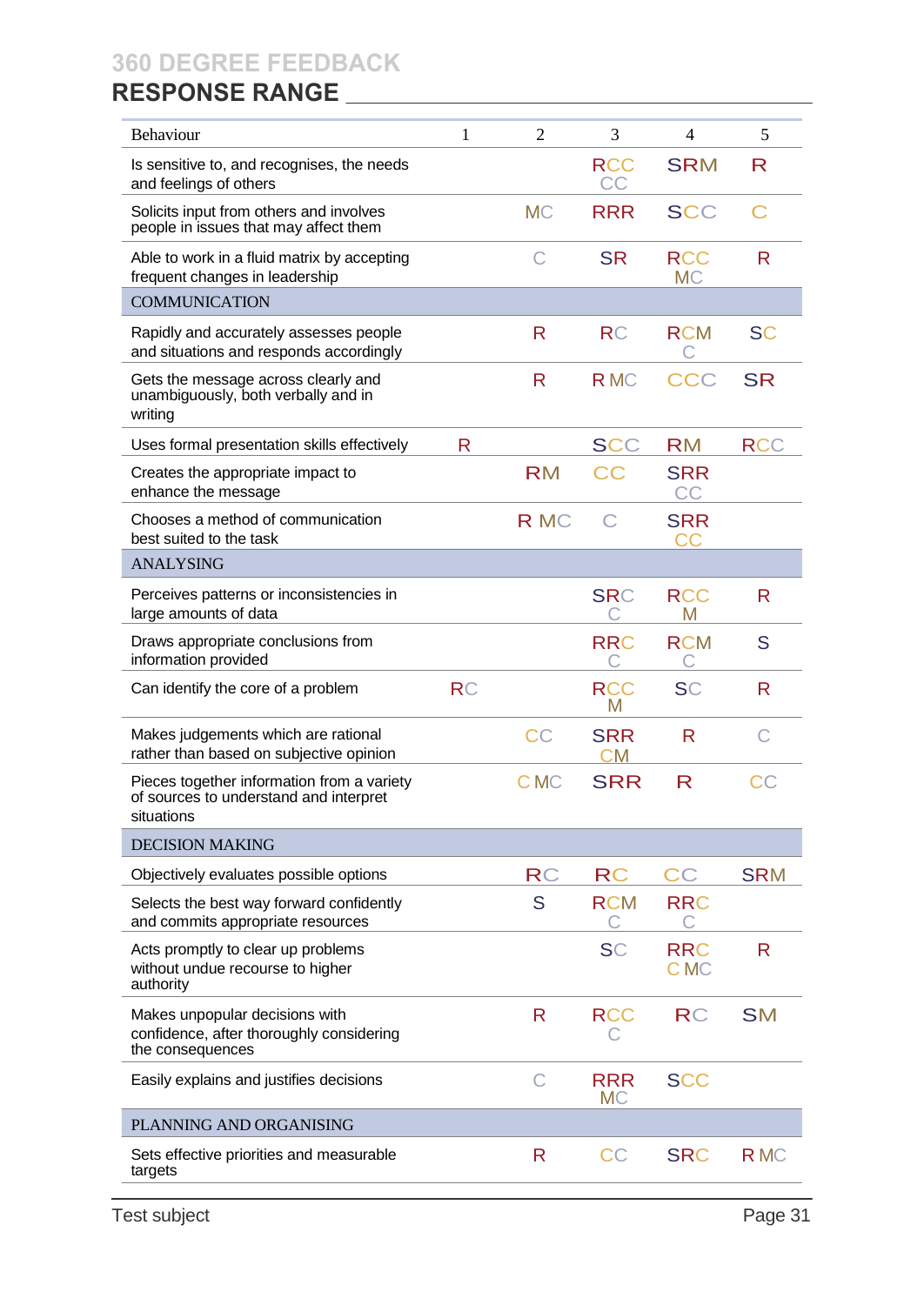| Behaviour                                                                             | 1  | $\overline{2}$          | 3                       | 4                  | 5               |
|---------------------------------------------------------------------------------------|----|-------------------------|-------------------------|--------------------|-----------------|
| Schedules work, allocates responsibilities<br>and resources                           |    | <b>SR</b>               | <b>RRC</b><br>MC C      | G                  |                 |
| Regularly monitors and reviews progress                                               |    |                         | <b>RRM</b><br>C         | <b>RCC</b>         | <b>SC</b>       |
| Identifies priorities                                                                 |    | <b>SC</b>               | R                       | <b>RRC</b><br>CC   | M               |
| Develops effective procedures within own<br>area of responsibility                    |    |                         | <b>SRM</b>              | <b>RCC</b>         | <b>RC</b>       |
| <b>CREATIVITY AND INNOVATION</b>                                                      |    |                         |                         |                    |                 |
| Generates novel solutions                                                             |    | C                       | <b>RRC</b><br>M         | <b>SCC</b>         |                 |
| Integrates new and old ideas to establish<br>strategies for change                    |    |                         | <b>SC</b>               | <b>RRC</b><br>C MC | R               |
| Actively seeks better ways of doing things<br>and improving business performance      | CC | <b>RRM</b>              | C                       | <b>SR</b>          | С               |
| Produces a wide range of ideas in<br>response to problems or opportunities            |    | C                       | <b>SRC</b>              | <b>RRC</b><br>M    | C               |
| Prepared to experiment and take<br>calculated risks                                   | C  |                         | <b>RRC</b>              | S                  | <b>RCM</b><br>C |
| <b>ACHIEVEMENT MOTIVATION</b>                                                         |    |                         |                         |                    |                 |
| Concerned to make things happen to get<br>meaningful results                          |    | С                       | <b>SRR</b><br><b>MC</b> | <b>RCC</b>         |                 |
| Seeks maximum results from available<br>resources (people, time, money,<br>materials) |    | C                       | <b>RRM</b><br>С         | <b>SCC</b>         | R               |
| Translates complex concepts into<br>practical action plans                            |    | <b>SMC</b>              | <b>RRR</b>              | C                  |                 |
| Wants to continually improve<br>organisational performance                            |    | R                       | <b>RMC</b>              | <b>SRC</b>         |                 |
| Uses feedback from others to make<br>changes which improve personal<br>performance    |    | CC                      | <b>RCM</b>              | <b>SRC</b>         | R               |
| <b>INITIATIVE</b>                                                                     |    |                         |                         |                    |                 |
| Takes action to achieve goals which are<br>beyond those required                      |    | R                       | <b>RRM</b><br><b>CC</b> |                    | <b>SCC</b>      |
| Makes active attempts to influence<br>events to achieve goals                         |    | C                       | <b>RRC</b><br>C         | <b>SRM</b><br>С    |                 |
| Expands responsibilities and seeks<br>business opportunties                           |    | <b>SRC</b><br><b>MC</b> | <b>RRC</b>              | C                  |                 |
| Takes personal responsibility to achieve<br>goals                                     |    | <b>RC</b>               | <b>RC</b>               | <b>RCC</b>         | <b>SM</b>       |
| Initiates action rather than responds only<br>to the action of others                 |    |                         | <b>RRC</b><br><b>CC</b> | <b>SRC</b>         | M               |
| <b>RESILIENCE</b>                                                                     |    |                         |                         |                    |                 |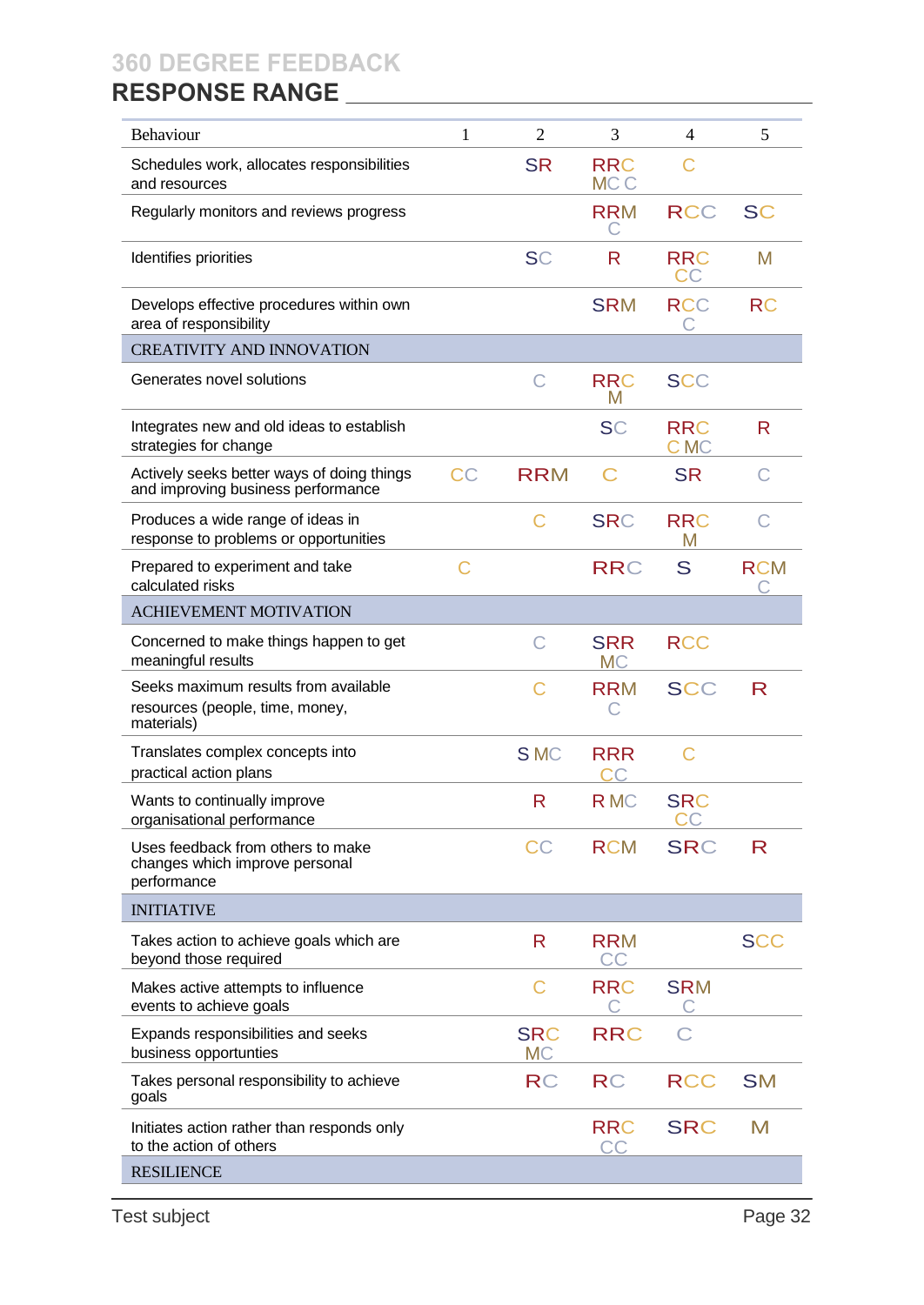| Behaviour                                                                                                      | 1  | $\mathcal{D}_{\mathcal{L}}$ | 3                             | $\overline{4}$   | 5              |
|----------------------------------------------------------------------------------------------------------------|----|-----------------------------|-------------------------------|------------------|----------------|
| Stays calm under pressure                                                                                      |    | C                           | <b>SRR</b><br><b>RCM</b>      | CC               |                |
| Comes to terms with past failures and<br>views new problems positively                                         |    | <b>SC</b>                   | <b>RC</b>                     | <b>RRC</b><br>M  | C              |
| Keeps control in difficult and/or stressful<br>situations                                                      |    |                             | <b>RRC</b><br>MC <sub>C</sub> | R                | <b>SC</b>      |
| Determined and persistent in spite of<br>setbacks                                                              |    | <b>RM</b>                   | <b>SRR</b><br><b>CC</b>       | CC               |                |
| Shows persistence and continues to<br>contribute ideas even when the majority<br>favours a different viewpoint |    | <b>RCC</b>                  |                               | <b>RCC</b><br>M  | <b>SR</b>      |
| <b>FLEXIBILITY</b>                                                                                             |    |                             |                               |                  |                |
| Maintains effectiveness in varying and<br>ambiguous situations                                                 | C  | C                           | <b>SRC</b>                    | <b>RM</b>        | <b>RC</b>      |
| Reacts positively to change - welcomes<br>new challenges and a fast changing<br>environment                    | CC |                             | <b>RRC</b>                    | M                | <b>SRC</b>     |
| Learns from experience, is prepared to<br>change own views or approach in the<br>light of new information      |    | <b>RCM</b>                  | <b>RC</b>                     | SC               | <b>RC</b>      |
| Adapts own behaviour to suit new<br>circumstances                                                              |    | <b>RC</b>                   | R MC                          | C <sub>C</sub>   | S <sub>R</sub> |
| Able to cope with the pressures of<br>changing demands and circumstances                                       |    | С                           | CC                            | <b>SRR</b><br>RC | M              |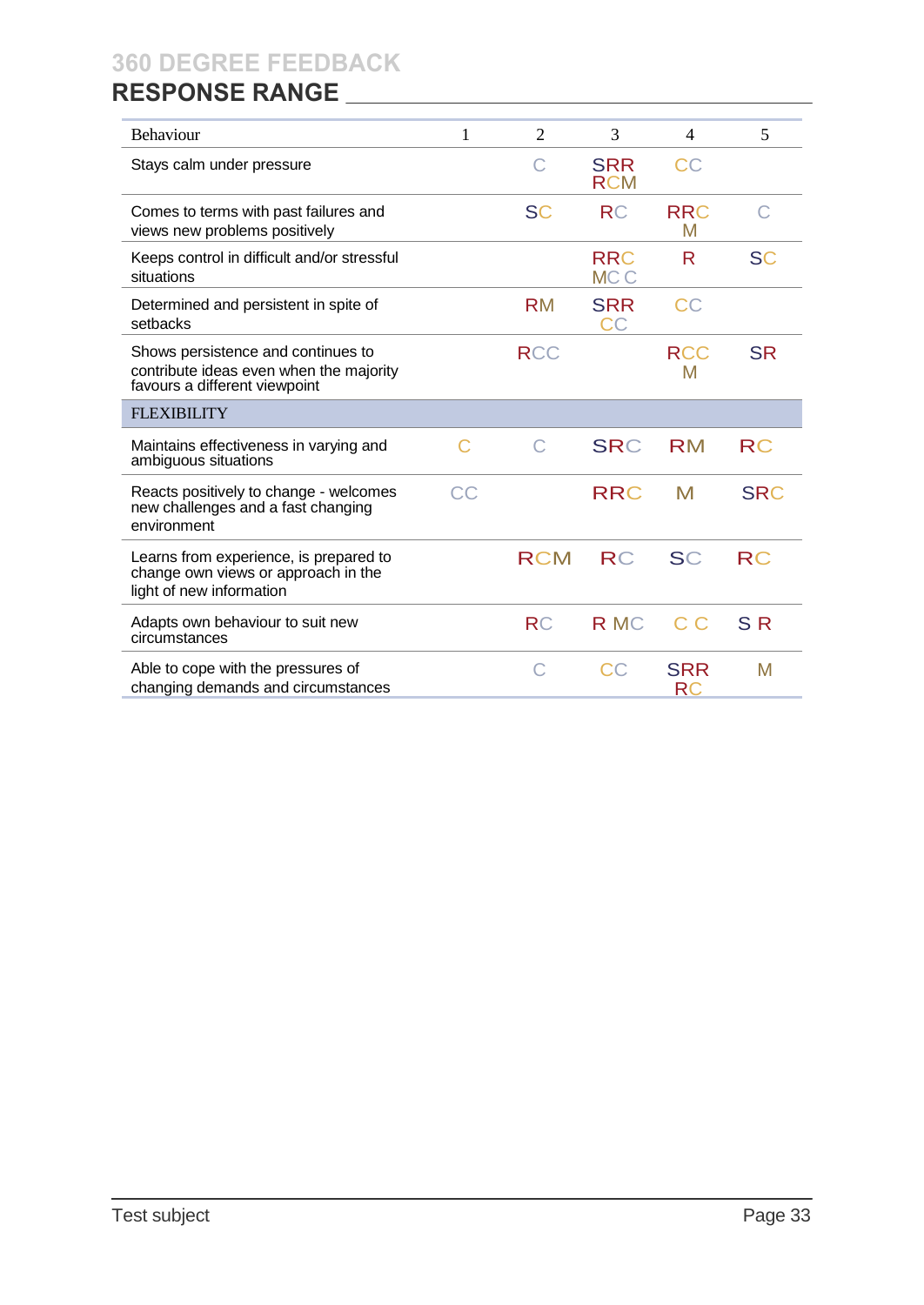## **COMPETENCIES IN RANK ORDER**

#### COMPETENCIES IN RANK ORDER

This section shows all of the competencies you requested feedback on, arranged in order of the average of others' ratings. The results do not include your own ratings and are 'weighted' to account for multiple raters of one type e.g direct reports, having a disproportionate effect on the overall average rating as compared to a single rater of one type e.g manager. The average rating for each type of raters e.g. direct reports, colleagues, customers etc. is first produced and then they are used to produce an overall average rating for a competency. This ensures that single (but important) raters like managers get equal weighting in the overall result giving you a more accurate reflection of how all others rank your competencies.

The chart shows how many ratings the average was derived from (N), the maximum and minimum ratings, and the average rating.

| Competency                    | N  | minimum maximum All others |     |      |
|-------------------------------|----|----------------------------|-----|------|
| Leadership                    | 40 | 2.0                        | 5.0 | 3.73 |
| Professionalism               | 40 | 2.0                        | 5.0 | 3.69 |
| Planning and Organising       | 40 | 2.0                        | 5.0 | 3.69 |
| Decision Making               | 40 | 2.0                        | 5.0 | 3.57 |
| <b>Strategic Perspective</b>  | 40 | 1.0                        | 5.0 | 3.49 |
| <b>Commitment to Quality</b>  | 40 | 1.0                        | 5.0 | 3.45 |
| <b>Commercial Awareness</b>   | 40 | 1.0                        | 5.0 | 3.44 |
| Creativity and Innovation     | 39 | 1.0                        | 5.0 | 3.42 |
| Communication                 | 40 | 1.0                        | 5.0 | 3.42 |
| Initiative                    | 40 | 2.0                        | 5.0 | 3.33 |
| Flexibility                   | 40 | 1.0                        | 5.0 | 3.32 |
| Teamwork                      | 40 | 1.0                        | 5.0 | 3.31 |
| Influencing                   | 40 | 1.0                        | 5.0 | 3.31 |
| Resilience                    | 40 | 2.0                        | 5.0 | 3.29 |
| Analysing                     | 40 | 1.0                        | 5.0 | 3.27 |
| <b>Achievement Motivation</b> | 40 | 2.0                        | 5.0 | 3.15 |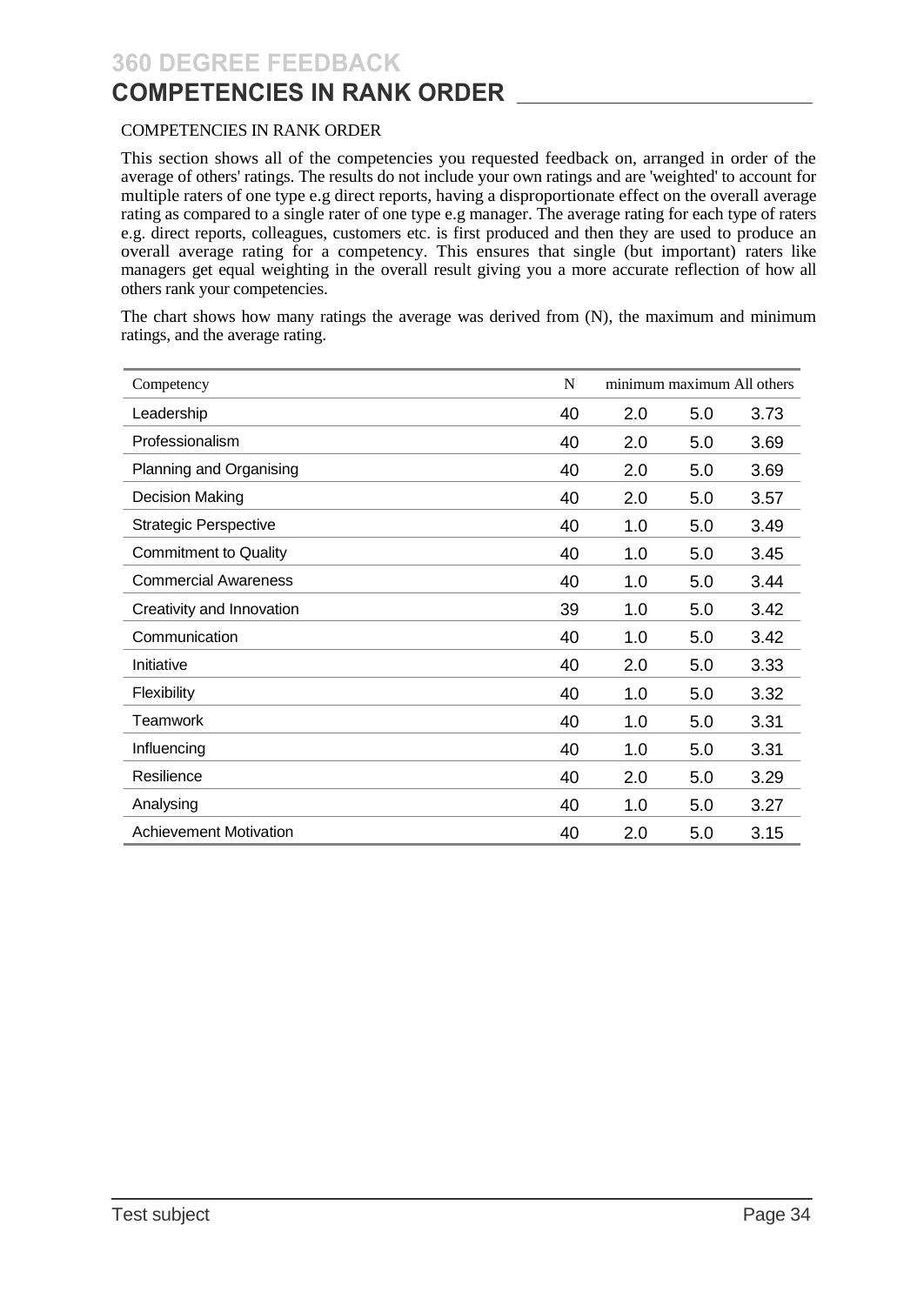# **BEHAVIOURS IN RANK ORDER**

#### BEHAVIOURS IN RANK ORDER

This section shows all of the behaviours you requested feedback on, arranged in order of the average of others' ratings. The results do not include your own ratings and are 'weighted' to account for multiple raters of one type e.g direct reports, having a disproportionate effect on the overall average rating as compared to a single rater of one type e.g manager. The average rating for each type of raters e.g. direct reports, colleagues, customers etc. is first produced and then they are used to produce an overall average rating for a behaviour. This ensures that single (but important) raters like managers get equal weighting in the overall result giving you a more accurate reflection of how all others rank your behaviours. Your raters may have commented on these behaviours in the next section.

The chart shows how many ratings the average was derived from (N), the maximum and minimum ratings, and the average rating.

| Behaviour                                                                                 | N | minimum maximum All others |     |      |
|-------------------------------------------------------------------------------------------|---|----------------------------|-----|------|
| Concerned with maintaining and updating own technical<br>knowledge                        | 8 | 3.0                        | 5.0 | 4.62 |
| Gathers and uses economic, market and financial<br>information as part of decision making | 8 | 3.0                        | 5.0 | 4.38 |
| Applies technical expertise to enhance job performance                                    | 8 | 3.0                        | 5.0 | 4.12 |
| Known not to compromise on standards                                                      | 8 | 1.0                        | 5.0 | 4.08 |
| Sets effective priorities and measurable targets                                          | 8 | 2.0                        | 5.0 | 4.04 |
| Integrates new and old ideas to establish strategies for<br>change                        | 8 | 3.0                        | 5.0 | 3.96 |
| Acts promptly to clear up problems without undue<br>recourse to higher authority          | 8 | 3.0                        | 5.0 | 3.96 |
| Active in developing others, including appropriate<br>delegation of responsibilities      | 8 | 3.0                        | 5.0 | 3.96 |
| Prepared to experiment and take calculated risks                                          | 8 | 1.0                        | 5.0 | 3.92 |
| Identifies priorities                                                                     | 8 | 2.0                        | 5.0 | 3.92 |
| Gets the best out of individuals and teams                                                | 8 | 2.0                        | 5.0 | 3.92 |
| Gains acceptance of ideas and plans from others                                           | 8 | 3.0                        | 5.0 | 3.88 |
| Establishes courses of action to allocate resources and<br>accomplish long-term goals     | 8 | 2.0                        | 5.0 | 3.88 |
| Develops effective procedures within own area of<br>responsibility                        | 8 | 3.0                        | 5.0 | 3.88 |
| Defines a clear long-term vision of the future                                            | 8 | 3.0                        | 5.0 | 3.88 |
| Uses formal presentation skills effectively                                               | 8 | 1.0                        | 5.0 | 3.83 |
| Creates a viable strategy for own area and secures the<br>commitment of their team        | 8 | 2.0                        | 5.0 | 3.83 |
| Alert to business opportunities                                                           | 8 | 3.0                        | 5.0 | 3.79 |
| Rapidly and accurately assesses people and situations<br>and responds accordingly         | 8 | 2.0                        | 5.0 | 3.75 |
| Perceives patterns or inconsistencies in large amounts of<br>data                         | 8 | 3.0                        | 5.0 | 3.75 |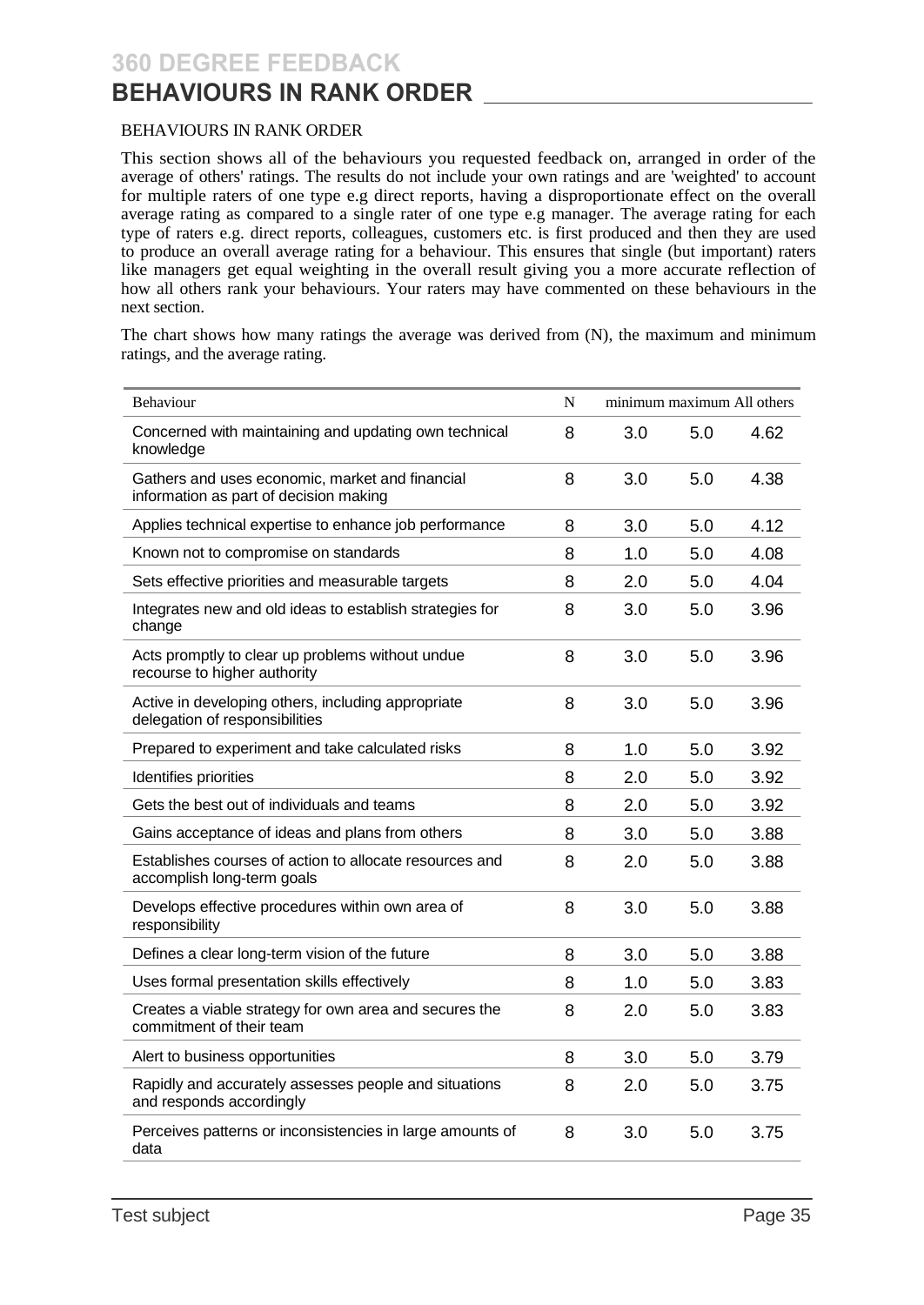# **BEHAVIOURS IN RANK ORDER**

| Behaviour                                                                                                   | N | minimum maximum All others |     |      |
|-------------------------------------------------------------------------------------------------------------|---|----------------------------|-----|------|
| Able to work in a fluid matrix by accepting frequent<br>changes in leadership                               | 8 | 2.0                        | 5.0 | 3.75 |
| Able to cope with the pressures of changing demands<br>and circumstances                                    | 8 | 2.0                        | 5.0 | 3.75 |
| Objectively evaluates possible options                                                                      | 8 | 2.0                        | 5.0 | 3.71 |
| Initiates action rather than responds only to the action of<br>others                                       | 8 | 3.0                        | 5.0 | 3.71 |
| Wins the co-operation of others to get things done                                                          | 8 | 2.0                        | 5.0 | 3.67 |
| Produces a wide range of ideas in response to problems<br>or opportunities                                  | 8 | 2.0                        | 5.0 | 3.67 |
| Comes to terms with past failures and views new<br>problems positively                                      | 8 | 2.0                        | 5.0 | 3.67 |
| Takes personal responsibility to achieve goals                                                              | 8 | 2.0                        | 5.0 | 3.62 |
| Makes unpopular decisions with confidence, after<br>thoroughly considering the consequences                 | 8 | 2.0                        | 5.0 | 3.62 |
| Regularly monitors and reviews progress                                                                     | 8 | 3.0                        | 5.0 | 3.58 |
| Draws appropriate conclusions from information provided                                                     | 8 | 3.0                        | 4.0 | 3.58 |
| Maintains wide networks with other experts and suppliers<br>in own field                                    | 8 | 2.0                        | 4.0 | 3.54 |
| Creates a motivating environment to achieve goals                                                           | 8 | 2.0                        | 5.0 | 3.54 |
| Is sensitive to, and recognises, the needs and feelings of<br>others                                        | 8 | 3.0                        | 5.0 | 3.50 |
| Evaluates work against standards and makes changes to<br>improve quality                                    | 8 | 1.0                        | 5.0 | 3.50 |
| Gets the message across clearly and unambiguously,<br>both verbally and in writing                          | 8 | 2.0                        | 5.0 | 3.46 |
| Takes action to achieve goals which are beyond those<br>required                                            | 8 | 2.0                        | 5.0 | 3.42 |
| Tackles day to day issues in the context of a broad<br>strategic framework                                  | 8 | 2.0                        | 5.0 | 3.42 |
| Shows persistence and continues to contribute ideas<br>even when the majority favours a different viewpoint | 8 | 2.0                        | 5.0 | 3.42 |
| Selects the best way forward confidently and commits<br>appropriate resources                               | 8 | 3.0                        | 4.0 | 3.42 |
| Establishes challenging goals with others and gives<br>feedback and recognition                             | 8 | 2.0                        | 4.0 | 3.42 |
| Wants to continually improve organisational performance                                                     | 8 | 2.0                        | 4.0 | 3.38 |
| Maintains effectiveness in varying and ambiguous<br>situations                                              | 8 | 1.0                        | 5.0 | 3.38 |
| Encourages a sense of standards in others                                                                   | 8 | 2.0                        | 5.0 | 3.38 |
| Assesses and evaluates own work in commercial terms                                                         | 8 | 2.0                        | 4.0 | 3.38 |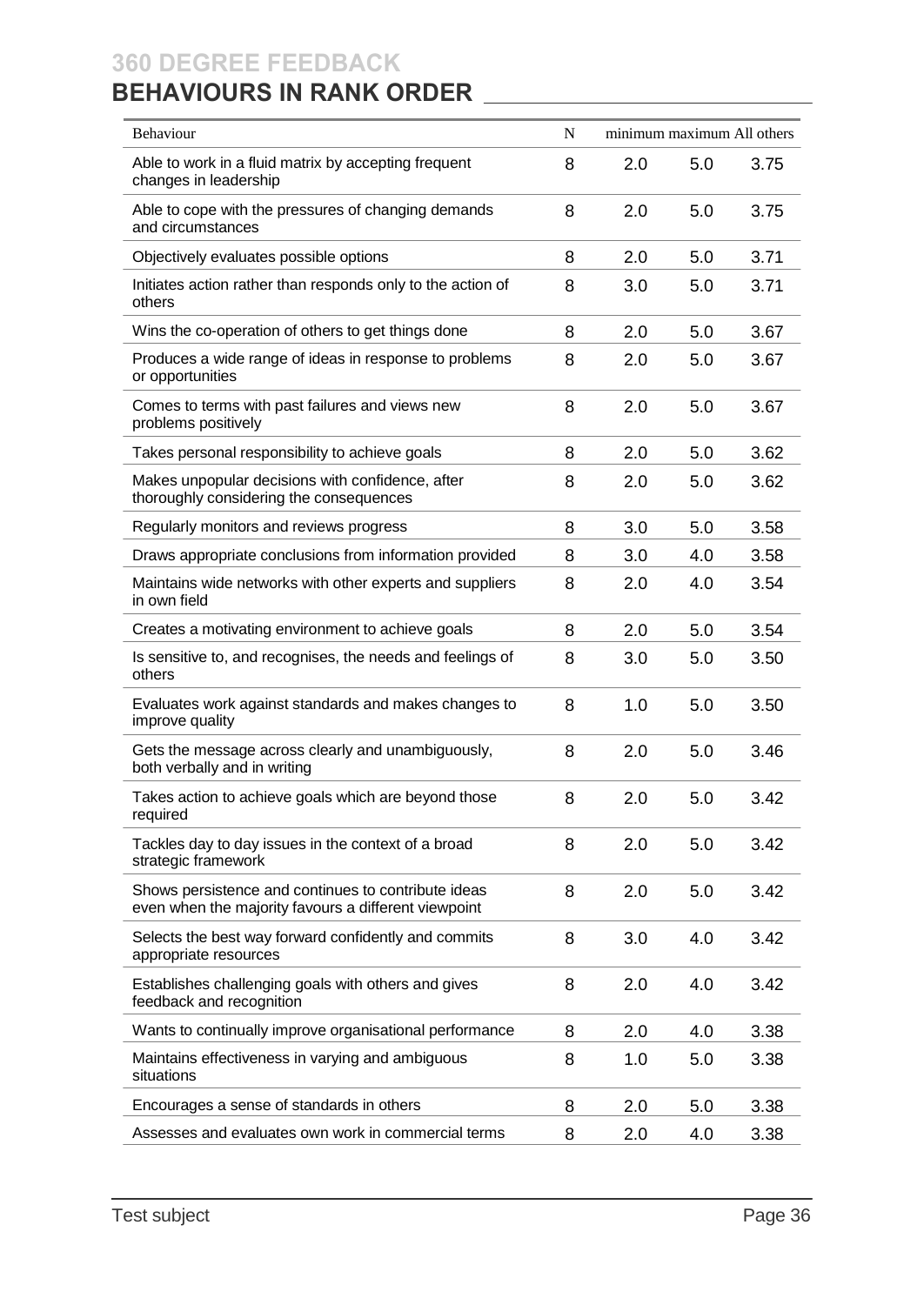# **BEHAVIOURS IN RANK ORDER**

| Behaviour                                                                                              | N | minimum maximum All others |     |      |
|--------------------------------------------------------------------------------------------------------|---|----------------------------|-----|------|
| Uses interpersonal styles and methods to guide others<br>towards goal achievement                      | 8 | 2.0                        | 5.0 | 3.33 |
| Makes active attempts to influence events to achieve<br>goals                                          | 8 | 2.0                        | 4.0 | 3.33 |
| Keeps control in difficult and/or stressful situations                                                 | 8 | 3.0                        | 5.0 | 3.33 |
| Seeks maximum results from available resources<br>(people, time, money, materials)                     | 8 | 2.0                        | 5.0 | 3.29 |
| Always seeks to improve personal and team<br>performance                                               | 8 | 2.0                        | 5.0 | 3.29 |
| Concerned to make things happen to get meaningful<br>results                                           | 8 | 2.0                        | 4.0 | 3.21 |
| Committed to team goals and works hard to maintain the<br>team                                         | 8 | 1.0                        | 4.0 | 3.21 |
| Commands respect and credibility as a practitioner in<br>own field                                     | 8 | 3.0                        | 4.0 | 3.21 |
| Adapts own behaviour to suit new circumstances                                                         | 8 | 2.0                        | 5.0 | 3.21 |
| Displays an integrated overview of the total business and<br>how it operates                           | 8 | 1.0                        | 5.0 | 3.17 |
| Reacts positively to change - welcomes new challenges<br>and a fast changing environment               | 8 | 1.0                        | 5.0 | 3.17 |
| Uses feedback from others to make changes which<br>improve personal performance                        | 8 | 2.0                        | 5.0 | 3.12 |
| Stays calm under pressure                                                                              | 8 | 2.0                        | 4.0 | 3.12 |
| Solicits input from others and involves people in issues<br>that may affect them                       | 8 | 2.0                        | 5.0 | 3.12 |
| Generates novel solutions                                                                              | 7 | 2.0                        | 4.0 | 3.12 |
| Easily explains and justifies decisions                                                                | 8 | 2.0                        | 4.0 | 3.12 |
| Accurately identifies opportunities and threats                                                        | 8 | 2.0                        | 5.0 | 3.12 |
| Pieces together information from a variety of sources to<br>understand and interpret situations        | 8 | 2.0                        | 5.0 | 3.08 |
| Makes judgements which are rational rather than based<br>on subjective opinion                         | 8 | 2.0                        | 5.0 | 3.08 |
| Learns from experience, is prepared to change own<br>views or approach in the light of new information | 8 | 2.0                        | 5.0 | 3.08 |
| Creates the appropriate impact to enhance the message                                                  | 8 | 2.0                        | 4.0 | 3.08 |
| Modifies behaviour according to the situation                                                          | 8 | 2.0                        | 5.0 | 3.08 |
| Schedules work, allocates responsibilities and resources                                               | 8 | 2.0                        | 4.0 | 3.04 |
| Recognises financial and marketing implications of<br>decisions and actions                            | 8 | 1.0                        | 5.0 | 3.00 |
| Puts in care and effort needed to do a first-rate job                                                  | 8 | 2.0                        | 4.0 | 3.00 |
| Has a high level of technical expertise and experience<br>relevant to the job                          | 8 | 2.0                        | 5.0 | 2.96 |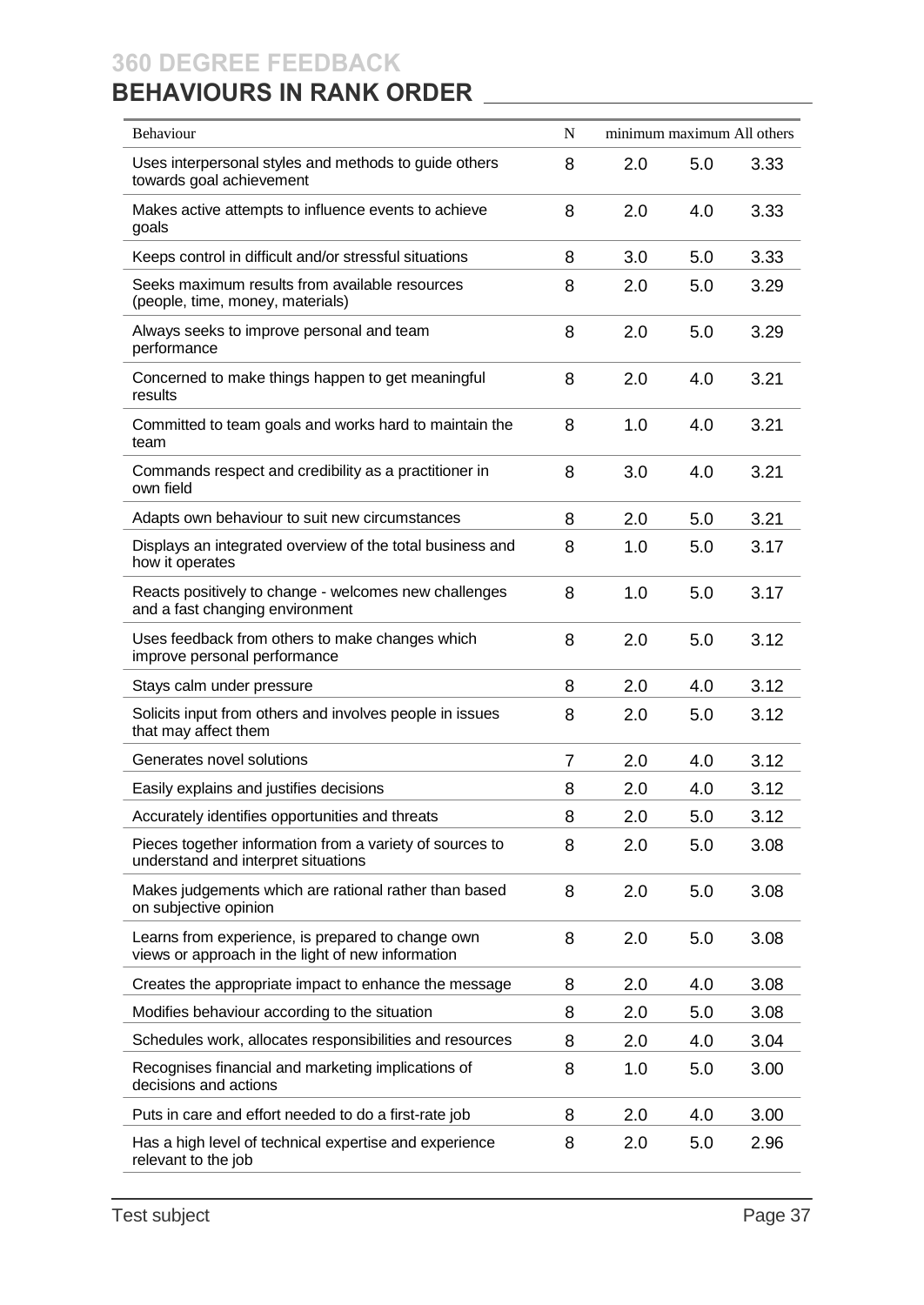# **BEHAVIOURS IN RANK ORDER**

| <b>Behaviour</b>                                                                 | N |     | minimum maximum All others |      |  |  |
|----------------------------------------------------------------------------------|---|-----|----------------------------|------|--|--|
| Has a cooperative approach                                                       | 8 | 2.0 | 4.0                        | 2.96 |  |  |
| Chooses a method of communication best suited to the<br>task                     | 8 | 2.0 | 4.0                        | 2.96 |  |  |
| Determined and persistent in spite of setbacks                                   | 8 | 2.0 | 4.0                        | 2.92 |  |  |
| Can identify the core of a problem                                               | 8 | 1.0 | 5.0                        | 2.88 |  |  |
| Translates complex concepts into practical action plans                          | 8 | 2.0 | 4.0                        | 2.75 |  |  |
| Actively seeks to understand competitors' actions                                | 8 | 1.0 | 5.0                        | 2.67 |  |  |
| Develops and uses a wide range of contacts to achieve<br>goals                   | 8 | 1.0 | 4.0                        | 2.58 |  |  |
| Expands responsibilities and seeks business<br>opportunties                      | 8 | 2.0 | 4.0                        | 2.54 |  |  |
| Actively seeks better ways of doing things and improving<br>business performance | 8 | 1.0 | 5.0                        | 2.42 |  |  |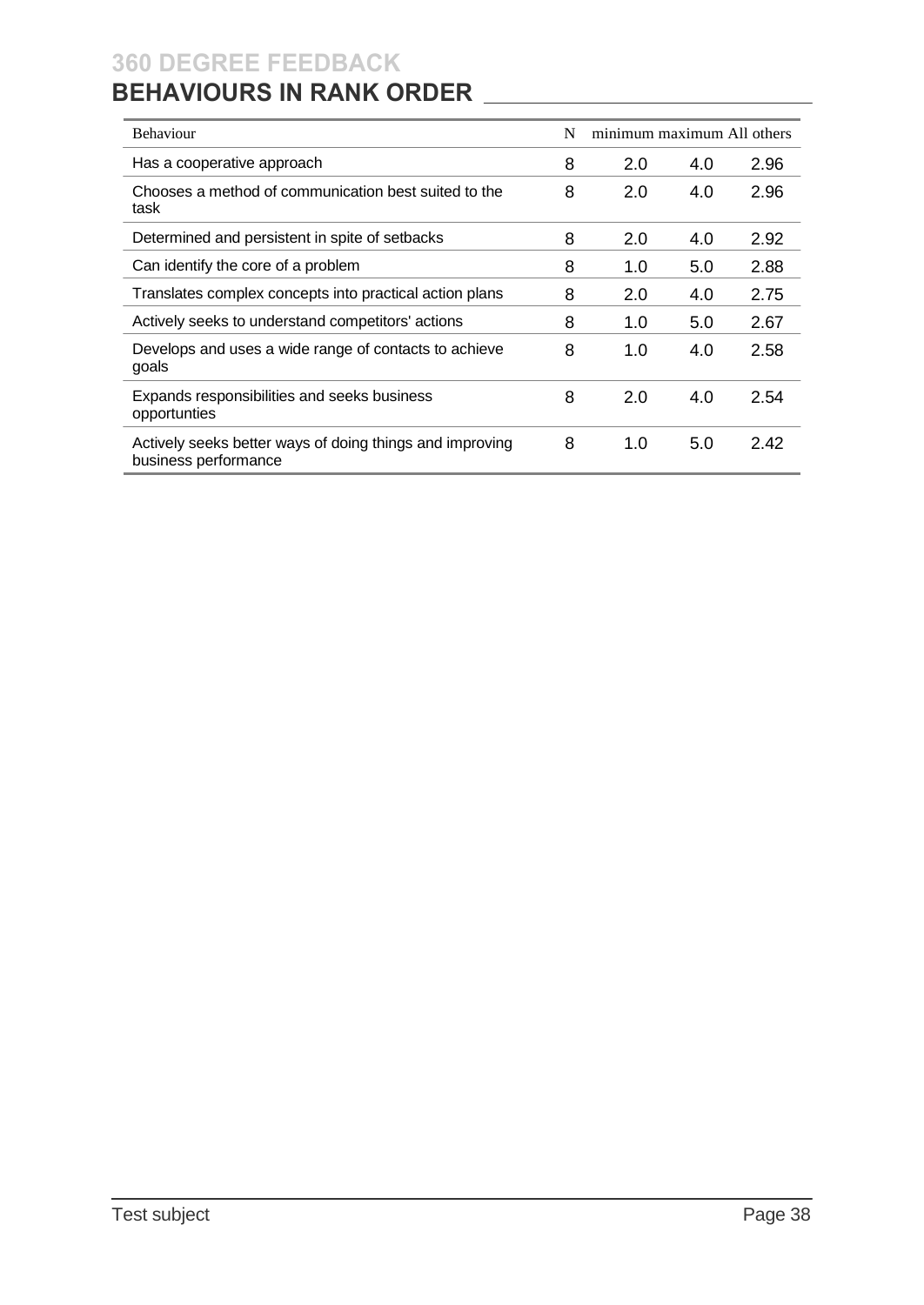## **360 DEGREE FEEDBACK DEVELOPMENT COMMENTS**

DEVELOPMENT COMMENTS

There were no development comments.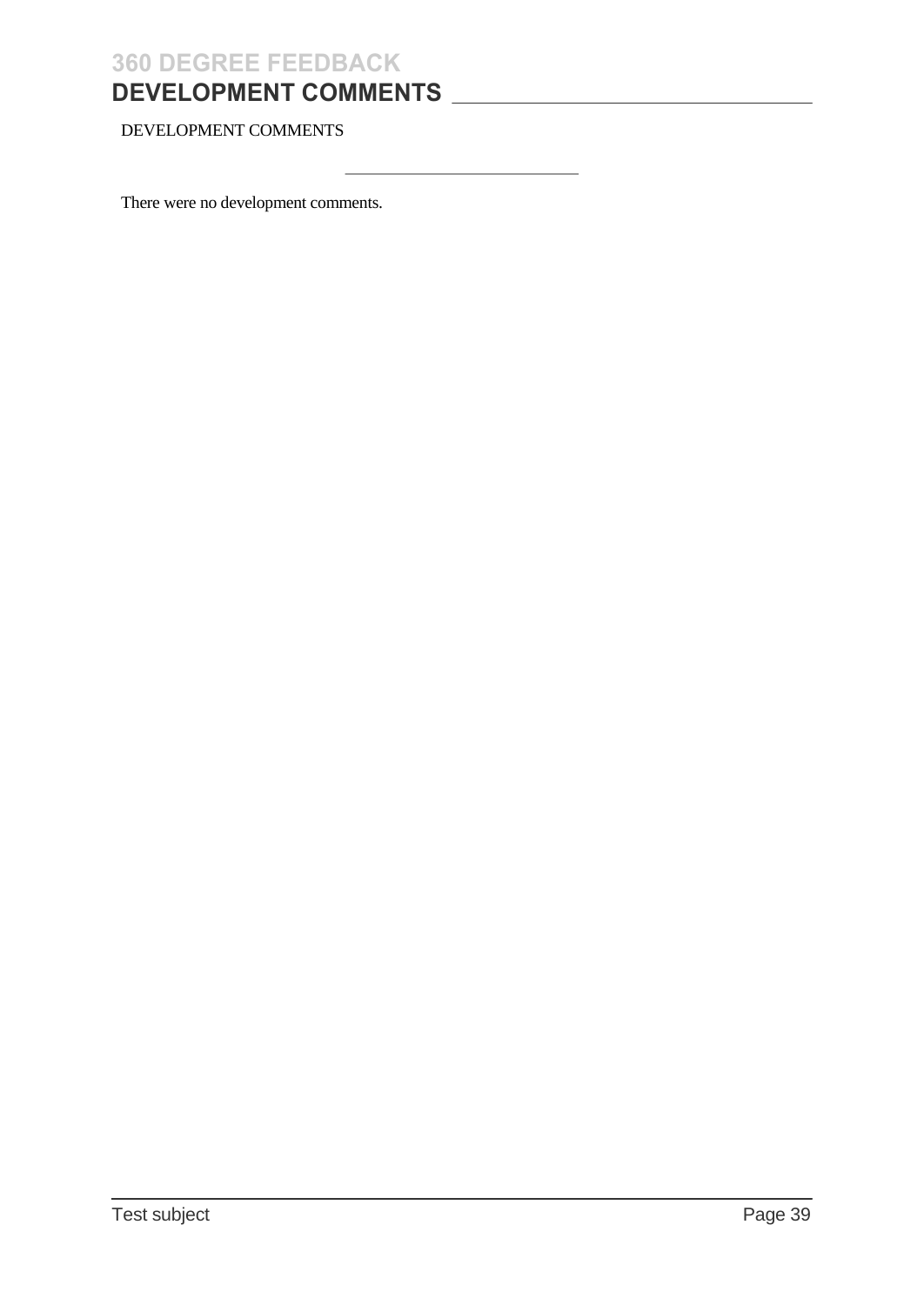#### SCATTERCHART

This report gives you a picture of the overall gap analysis information for each competency. The small unscaled scatterchart on the right shows the actual scores and the main chart below is scaled to draw attention to the relative difference between ratings.

development plan to meet your *development needs*. The two remaining  $\frac{1}{8}$ Where there is agreement between the overall ratings that you have given to yourselves with the ratings used by others, then the coordinates will fall 5.00 either into the top right or bottom left quadrants. You may want to consider how to continue to develop your *confirmed strengths* and make a quadrants invite you to seek more feedback for your comparative *blind spots* and consider how to use your *unrecognised strengths*. Where there is a circle representing a competency on both scattercharts, then that is the coordinate showing you where your own ratings and those of your 1.00 respondents have placed you.



**others** 5.00



- T Teamwork Com Communication A Analysing D Decision Making PI Planning and Organising Cr Creativity and Innovation
- Ac Achievement Motivation In Initiative R Resilience
- F Flexibility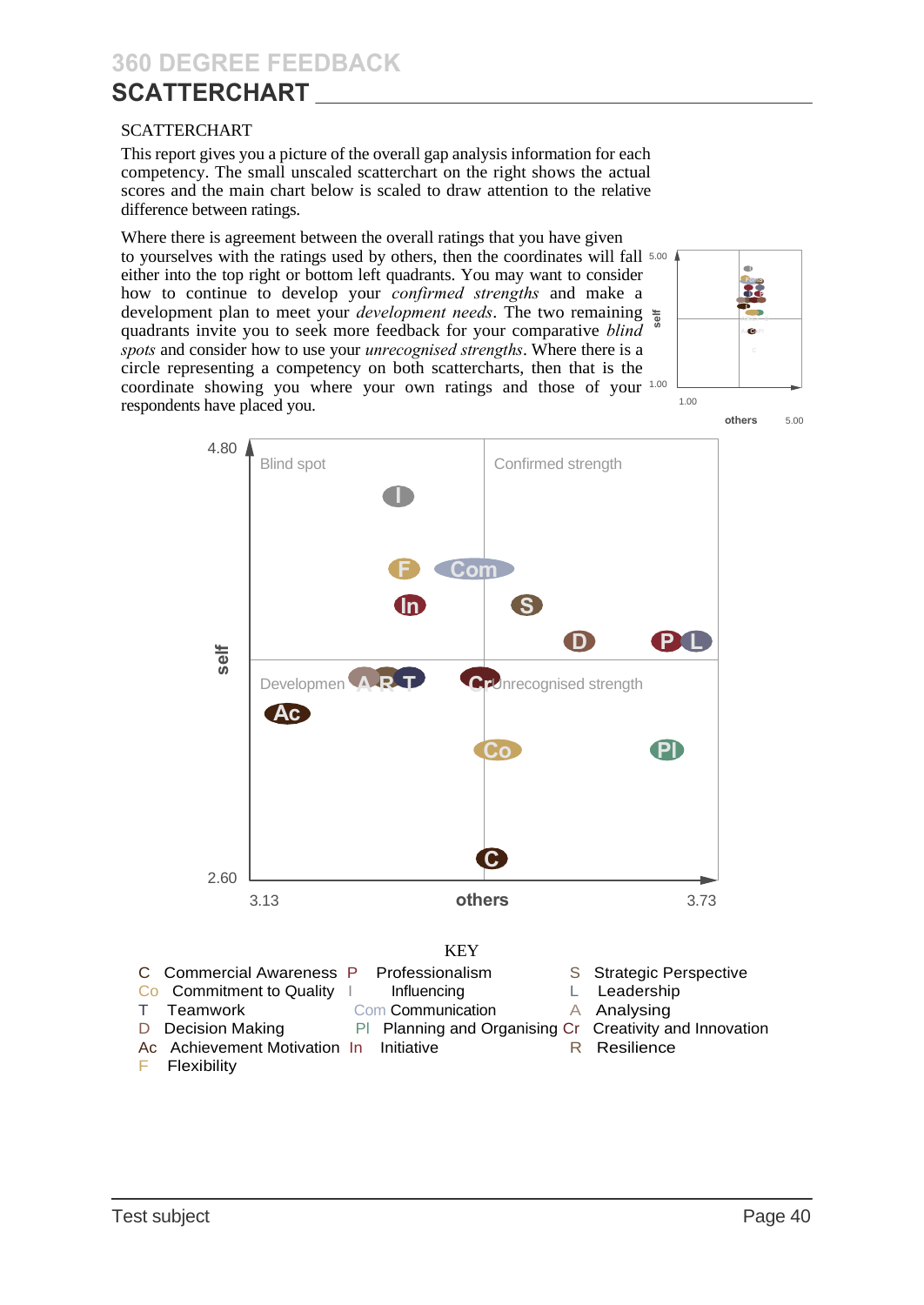## **COMMENTS**

This section shows the comments your respondents have made. The text of the comments are reproduced here exactly as they were entered in the questionnaire.

### **Self**

*Is there anything this person could STOP doing that would assist you in your role?*  • Lorem Ipsum Lorem Ipsum Lorem Ipsum Lorem Ipsum

*Is there anything this person could START doing that would assist you in your role?* 

• Lorem Ipsum Lorem Ipsum Lorem Ipsum Lorem Ipsum Lorem Ipsum Lorem Ipsum Lorem Ipsum Lorem Ipsum Lorem Ipsum Lorem Ipsum Lorem Ipsum Lorem Ipsum Lorem Ipsum Lorem Ipsum Lorem Ipsum

*Is there anything this person should CONTINUE doing that assists you in your role?* 

• Lorem Ipsum Lorem Ipsum Lorem Ipsum Lorem Ipsum Lorem Ipsum Lorem Ipsum Lorem Ipsum

### **All others**

*Is there anything this person could STOP doing that would assist you in your role?* 

- Lorem Ipsum Lorem Ipsum Lorem Ipsum Lorem Ipsum Lorem Ipsum Lorem Ipsum Lorem Ipsum Lorem Ipsum Lorem Ipsum Lorem Ipsum Lorem Ipsum Lorem Ipsum Lorem Ipsum Lorem Ipsum
- Lorem Ipsum Lorem Ipsum Lorem Ipsum Lorem Ipsum Lorem Ipsum Lorem Ipsum Lorem Ipsum
- Lorem Ipsum Lorem Ipsum Lorem Ipsum Lorem Ipsum
- Lorem Ipsum Lorem Ipsum Lorem Ipsum Lorem Ipsum Lorem Ipsum Lorem Ipsum Lorem Ipsum Lorem Ipsum Lorem Ipsum Lorem Ipsum Lorem Ipsum Lorem Ipsum Lorem Ipsum Lorem Ipsum
- Lorem Ipsum Lorem Ipsum
- Lorem Ipsum Lorem Ipsum Lorem Ipsum Lorem Ipsum Lorem Ipsum Lorem Ipsum Lorem Ipsum Lorem Ipsum Lorem Ipsum Lorem Ipsum Lorem Ipsum Lorem Ipsum
- Lorem Ipsum Lorem Ipsum Lorem Ipsum Lorem Ipsum Lorem Ipsum Lorem Ipsum Lorem Ipsum
- Lorem Ipsum Lorem Ipsum Lorem Ipsum Lorem Ipsum Lorem Ipsum

*Is there anything this person could START doing that would assist you in your role?* 

- Lorem Ipsum Lorem Ipsum Lorem Ipsum Lorem Ipsum Lorem Ipsum
	- Lorem Ipsum Lorem Ipsum Lorem Ipsum Lorem Ipsum Lorem Ipsum Lorem Ipsum Lorem Ipsum Lorem Ipsum Lorem Ipsum Lorem Ipsum Lorem Ipsum Lorem Ipsum
	- Lorem Ipsum Lorem Ipsum Lorem Ipsum
	- Lorem Ipsum Lorem Ipsum Lorem Ipsum Lorem Ipsum Lorem Ipsum
	- Lorem Ipsum Lorem Ipsum Lorem Ipsum
	- Lorem Ipsum Lorem Ipsum Lorem Ipsum Lorem Ipsum Lorem Ipsum Lorem Ipsum Lorem Ipsum Lorem Ipsum Lorem Ipsum Lorem Ipsum Lorem Ipsum Lorem Ipsum Lorem Ipsum Lorem Ipsum
	- Lorem Ipsum Lorem Ipsum Lorem Ipsum Lorem Ipsum Lorem Ipsum
	- Lorem Ipsum Lorem Ipsum

#### *Is there anything this person should CONTINUE doing that assists you in your role?*

- Lorem Ipsum Lorem Ipsum Lorem Ipsum Lorem Ipsum Lorem Ipsum Lorem Ipsum Lorem Ipsum Lorem Ipsum
- Lorem Ipsum Lorem Ipsum Lorem Ipsum Lorem Ipsum Lorem Ipsum Lorem Ipsum Lorem Ipsum Lorem Ipsum Lorem Ipsum Lorem Ipsum Lorem Ipsum Lorem Ipsum Lorem Ipsum Lorem Ipsum
- Lorem Ipsum Lorem Ipsum Lorem Ipsum Lorem Ipsum Lorem Ipsum Lorem Ipsum Lorem Ipsum Lorem Ipsum Lorem Ipsum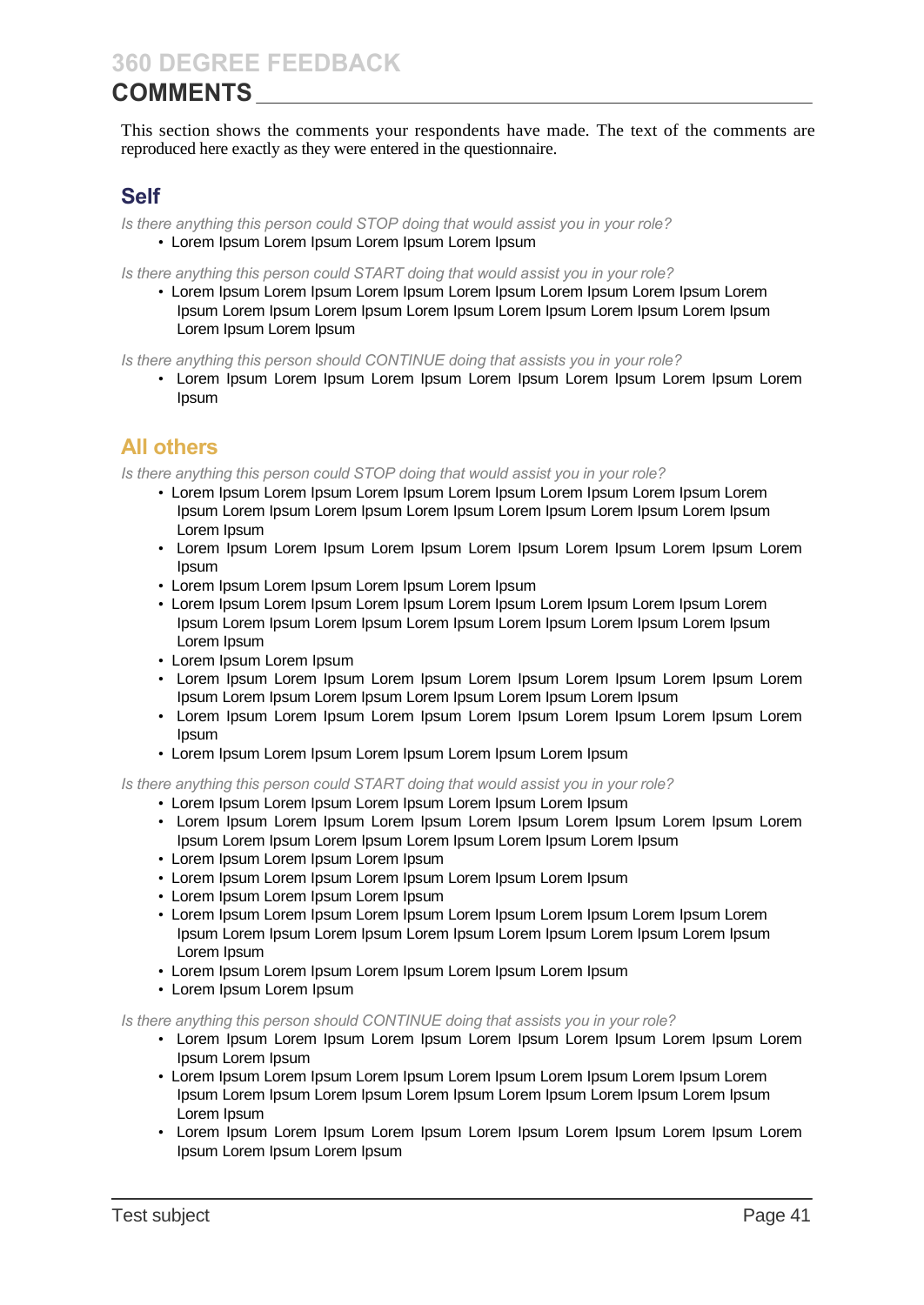# **COMMENTS**

- Lorem Ipsum Lorem Ipsum Lorem Ipsum Lorem Ipsum Lorem Ipsum Lorem Ipsum Lorem Ipsum Lorem Ipsum Lorem Ipsum Lorem Ipsum Lorem Ipsum Lorem Ipsum Lorem Ipsum
- Lorem Ipsum Lorem Ipsum Lorem Ipsum Lorem Ipsum Lorem Ipsum Lorem Ipsum Lorem Ipsum
- Lorem Ipsum Lorem Ipsum Lorem Ipsum Lorem Ipsum Lorem Ipsum Lorem Ipsum Lorem Ipsum Lorem Ipsum Lorem Ipsum Lorem Ipsum Lorem Ipsum Lorem Ipsum Lorem Ipsum Lorem Ipsum Lorem Ipsum
- Lorem Ipsum Lorem Ipsum Lorem Ipsum Lorem Ipsum Lorem Ipsum Lorem Ipsum Lorem Ipsum
- Lorem Ipsum Lorem Ipsum Lorem Ipsum Lorem Ipsum Lorem Ipsum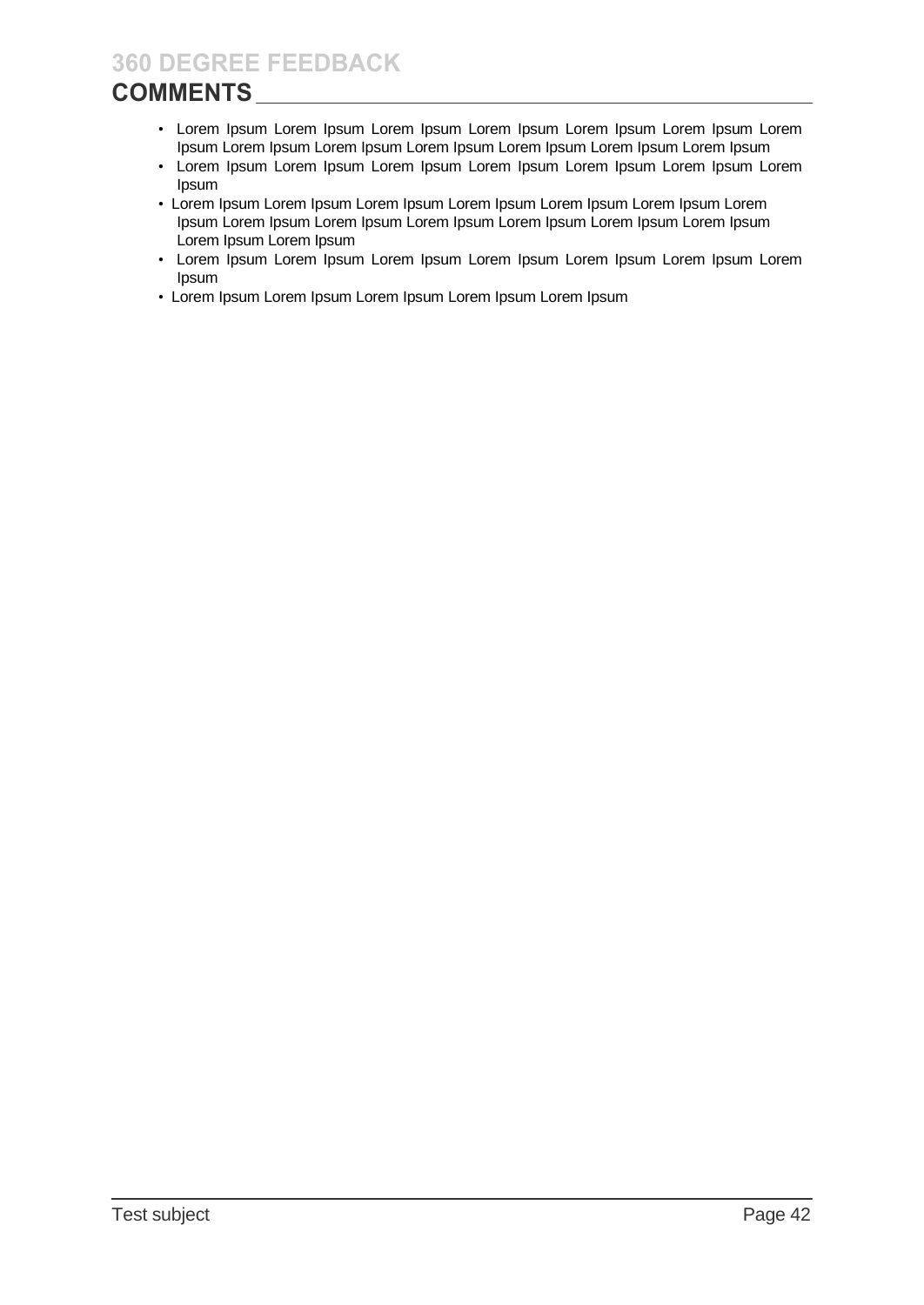## **DEVELOPMENT PLAN**

#### YOUR DEVELOPMENT PLAN

Use this section to make notes during or after your feedback session. You may then want to transfer these notes into your organisation's personal development planning system if appropriate.

First identify the competency area for development and then have a close look at the behaviours for that competency. Determine your action points by discussing the specific behaviours with significant gaps and/or where there is general agreement with your raters that this is a possible area for development. Remember to make your action points S.M.A.R.T. ie. Specific-Measurable-Agreed-Realistic-Time Based.

Also think about what support you may need and where from, to have the best chance of achieving your development action points.

| Competency development area:               | Others $+/-$<br>Self rating |           |
|--------------------------------------------|-----------------------------|-----------|
| Development activity & success<br>criteria | What support & where from   | Timescale |

| Competency development area:               | Others $+/-$<br>Self rating |           |
|--------------------------------------------|-----------------------------|-----------|
| Development activity & success<br>criteria | What support & where from   | Timescale |

| Competency development area:               | Others $+/-$<br>Self rating |           |
|--------------------------------------------|-----------------------------|-----------|
| Development activity & success<br>criteria | What support & where from   | Timescale |